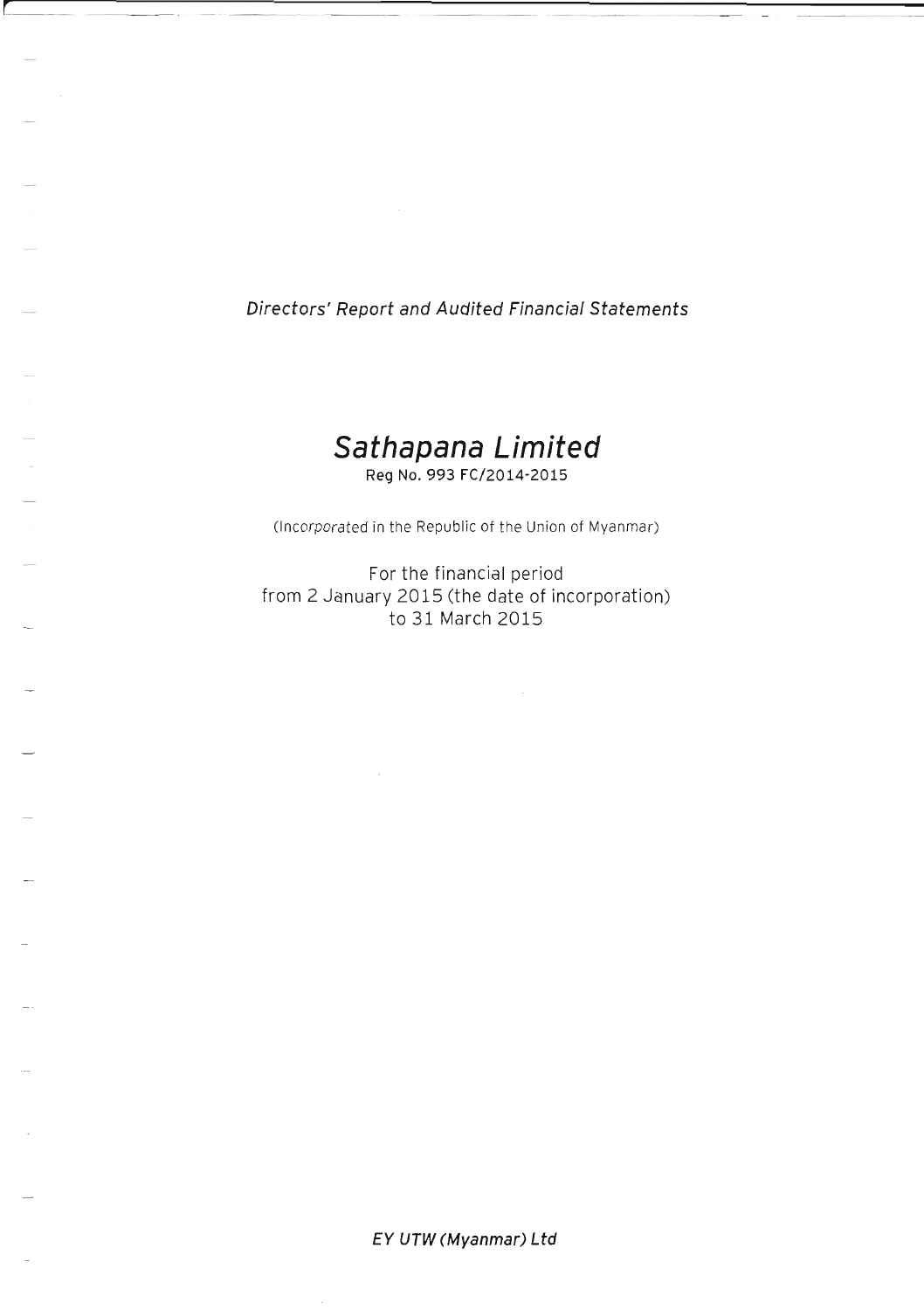# **SATHAPANA LIMITED**  General Information

Statement of Changes in Equity

Notes to the Financial Statements

Statement of Cash Flows

| Directors                         |                |
|-----------------------------------|----------------|
| Ken Han                           |                |
| Chang-Woo Han                     |                |
| Yu Han                            |                |
| Mony Bun                          |                |
| Susumu Watahiki                   |                |
|                                   |                |
| Registered Office                 |                |
| No. 97/B, Kaba Aye Pagoda Road    |                |
| Bahan Township                    |                |
| Yangon, Myanmar                   |                |
| Auditors                          |                |
| EY UTW (Myanmar) Ltd              |                |
| <b>Bankers</b>                    |                |
| Co-operative Bank Ltd. (CB Bank)  |                |
| Index                             |                |
|                                   | Page           |
| Directors' Report                 | $1\,$          |
| Statement by Directors            | 3              |
| Independent Auditors' Report      | $\overline{4}$ |
| Statement of Profit or Loss       | 6              |
| Statement of Comprehensive Income | $\overline{7}$ |
| Statement of Financial Position   | 8              |

lu

 $\overline{9}$ 

10 11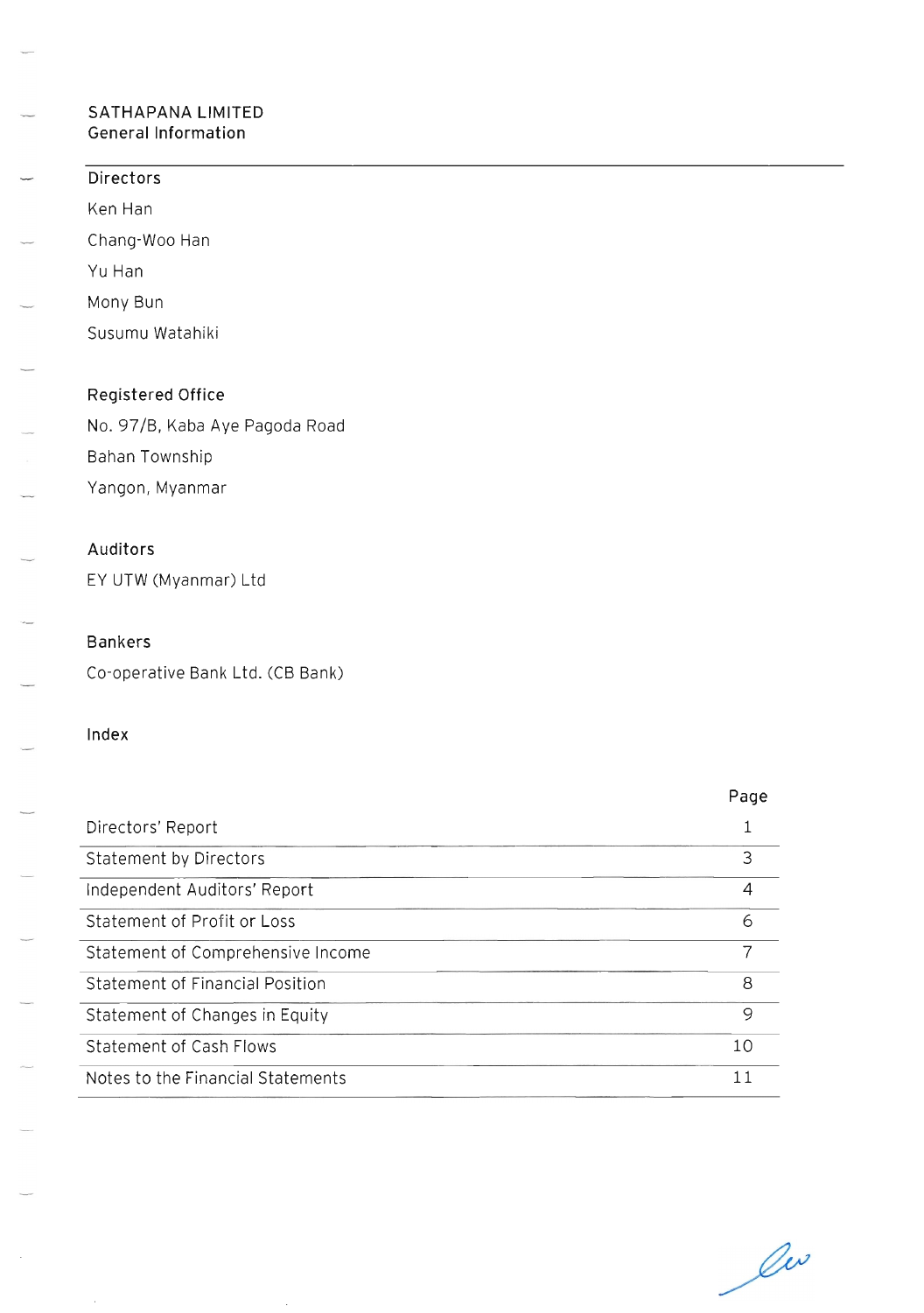# SATHAPANA LIMITED Directors' Report

The directors are pleased to present their report to the members together with the financial statements of SATHAPANA LIMITED (the "Company") for the financial year ended 31 March 2015.

## 1. Directors

The directors of the Company in office at the date of this report are:

Ken Han Chang-Woo Han Yu Han Mony Bun Susumu Watahiki

# 2. Arrangements to enable directors to acquire shares or debentures

Neither at the end of nor at any time during the financial year was the Company a party to any arrangement whose object is to enable the directors of the Company to acquire benefits by means of the acquisition of shares or debentures of the Company or any other body corporate.

# 3. Directors' interest in shares or debentures

No director who held office at the end of the financial year had any interests in shares, share options, warrants or debentures of the Company, or of related corporations, either at the beginning of the financial year, or date of appointment if later, or at the end of the financial year, according to the return on allotment of directors' shareholdings (Form VI) required to be kept under Section 104 of the Myanmar Companies Act.

## 4. Directors' contractual benefits

Since at the end of the previous financial year, no director of the Company has received or become entitled to receive a benefit by reason of a contract made by the Company or a related corporation with the director, or with a firm of which the director is a member, or with a company in which the director has a substantial financial interest.

## 5. Share Options

No options have been granted during the financial year to subscribe for unissued shares of the Company. No shares have been issued during the financial year by virtue of the exercise of options to take up unissued shares of the Company. There were no unissued shares of the Company under option as at end of the financial year.

Ov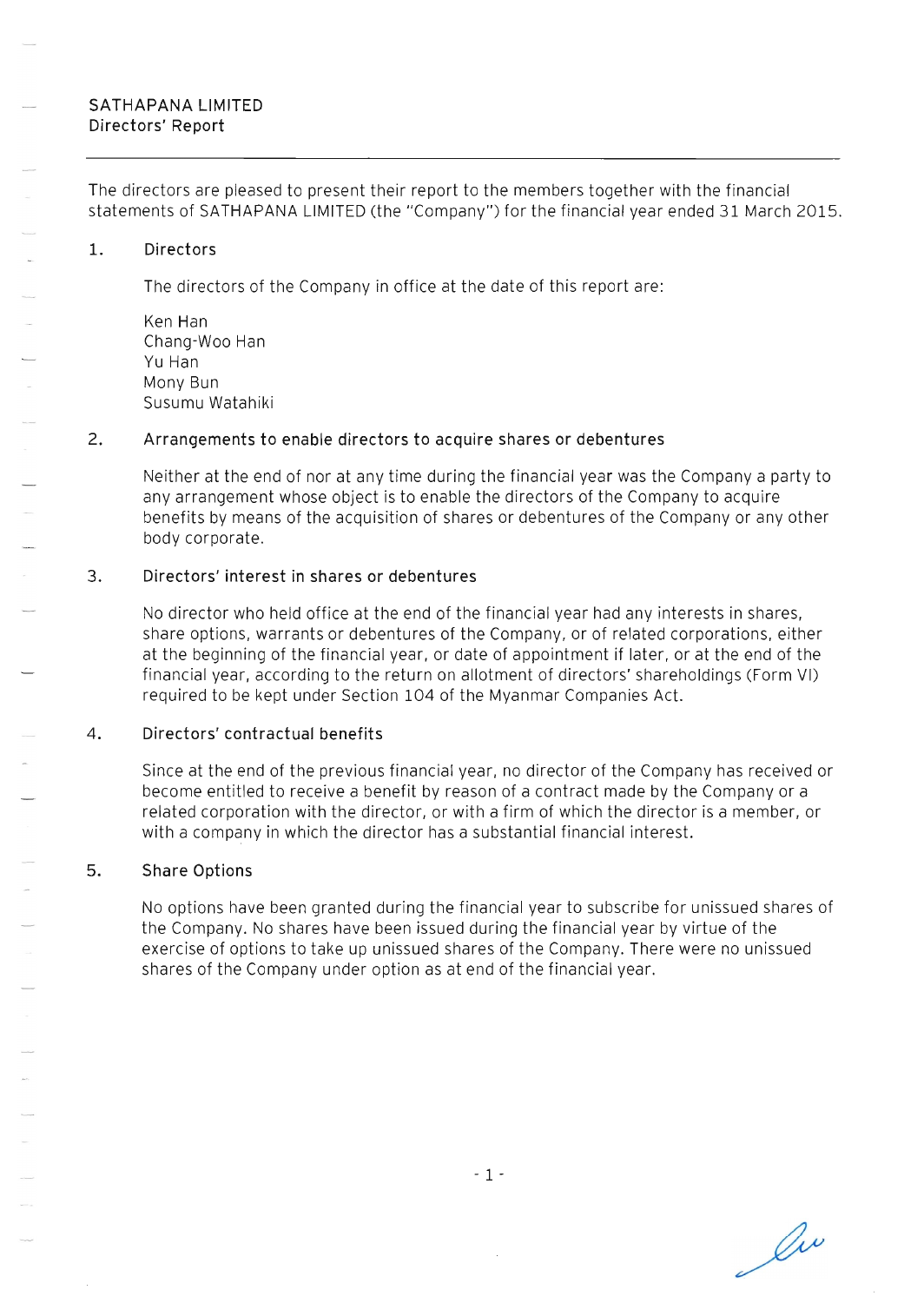## **6. Auditor**

EY UTW (Myanmar) Limited has expressed their willingness to accept reappointment as auditor.

On behalf of the board of directors,

 $\frac{1}{\sqrt{4\pi}}$ 

Managing Director

27 October 2015 The Republic of the Union of Myanmar

lu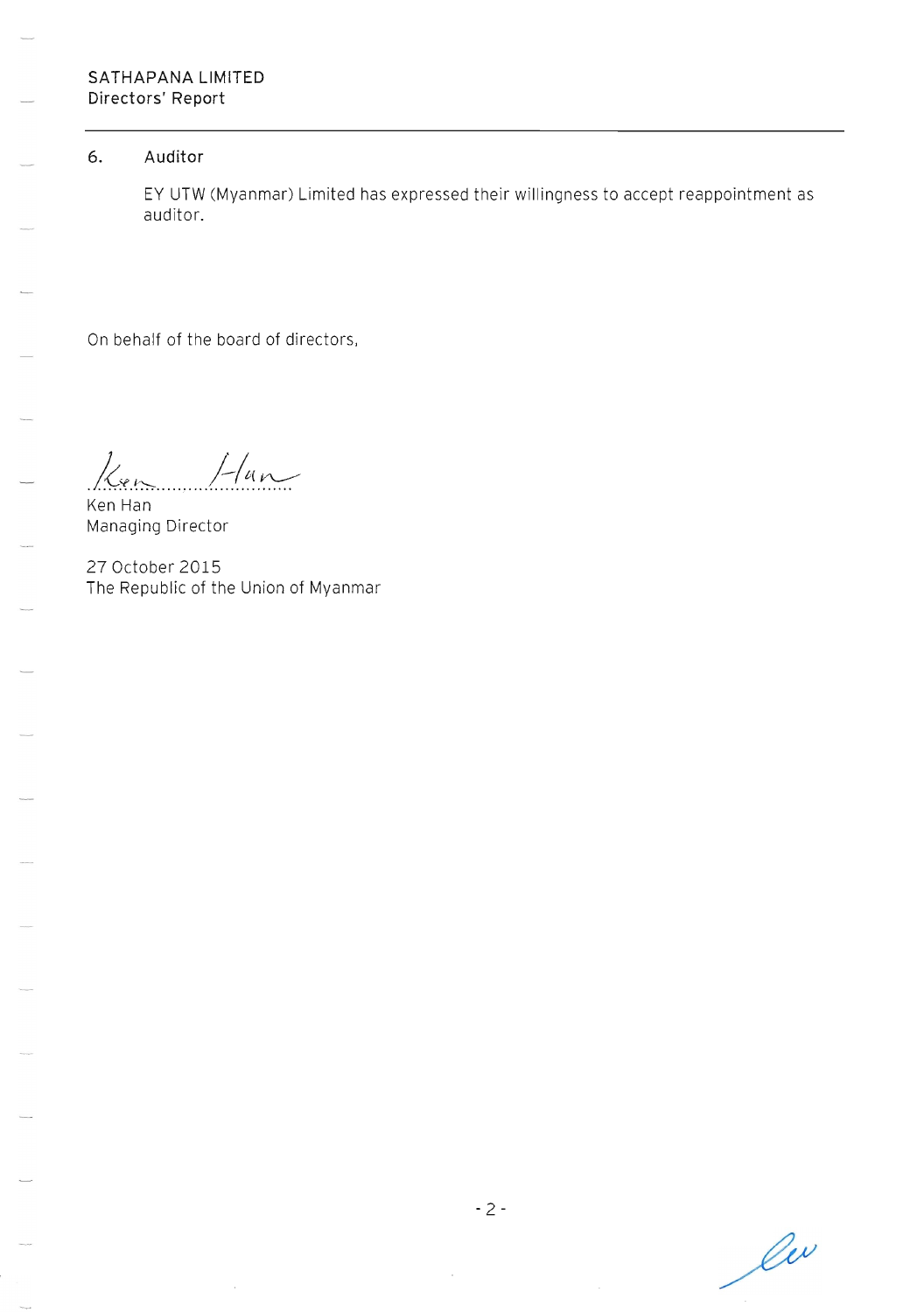We, Ken Han and Susumu Watahiki, being the appointed Managing Director and Director, respectively, of Sathapana Limited, do hereby state that, in the opinion of the Directors,

- 1) the accompanying statement of profit or loss, comprehensive income, statement of financial position, statement of changes in equity and statement of cash flows together with notes thereto are drawn up so as to give a true and fair view of the state of affairs of the Company as at 31 March 2015 and the results of the business, changes in equity and cash flows of the Company for the financial year ended on that date; and
- 2) at the date of this statement, there are reasonable grounds to believe that the Company will be able to pay its debts as and when they fall due.

On behalf of the board of directors:

 $\sqrt{a}$ 

Ken Han Managing Director

and the sustainable of the substitution of the substitution of the substitution of the substitution of the substitution of the substitution of the substitution of the substitution of the substitution of the substitution of

Susumu Watahiki Director

27 October 2015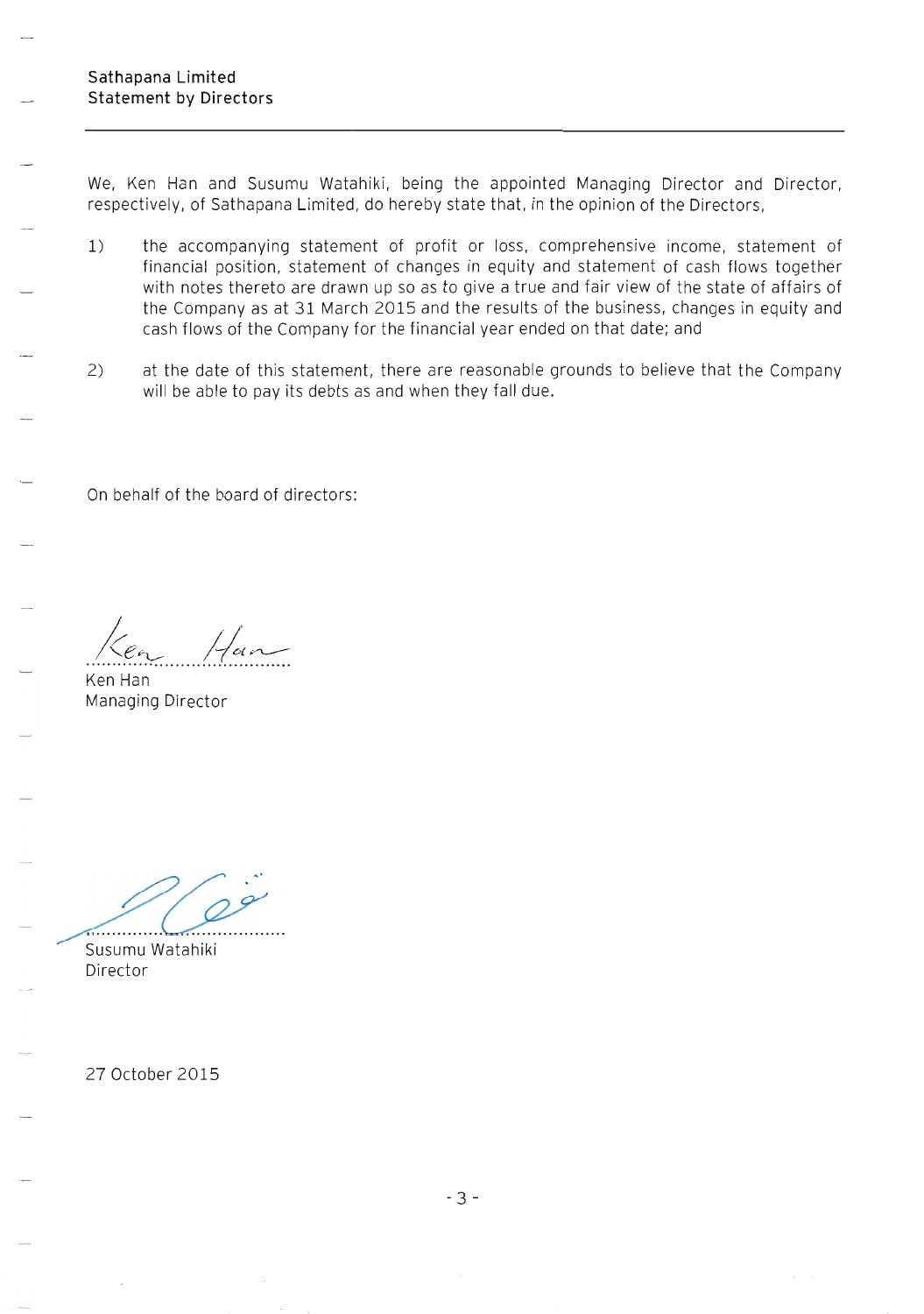

EY UTW (Myanmar) Limited Room 10-A. Classic Strand Condo No.693/701. Merchant Road. Pabedan Township, Yangon

 $Tel: + 95371293$ Fax: + 951 37 1895 ey.com

# **Independent Auditors' Report for the financial year ended 31 March 2015**

## **To the members of Sathapana Limited**

We have audited the accompanying financial statements of the Company set out on pages 4 to 11, which comprise the statement of financial position as at 31 March 2015, statement of profit or loss, statement of comprehensive income, statement of changes in equity and statement of cash flows for the year then ended, and a summary of significant accounting policies and other explanatory notes.

## Management's Responsibility for the Financial Statements

Management is responsible for the preparation and fair presentation of these financial statements in accordance with the provisions of the Myanmar Companies Act (the "Act") and Myanmar Financial Reporting Standards. This responsibility includes:

- (a) devising and maintaining a system of internal accounting controls sufficient to provide a reasonable assurance that assets are safeguarded against loss from unauthorized use or disposition; and transactions are properly authorized and that they are recorded as necessary to permit the preparation of true and fair statement of profit or loss, statement of comprehensive income and statement of financial position and to maintain accountability of assets;
- (b) selecting and applying appropriate accounting policies; and
- (c) making accounting estimates that are reasonable in the circumstances.

## Auditors' Responsibility

Our responsibility is to express an opinion on these financial statements based on our audit. We conducted our audit in accordance with Myanmar Standards on Auditing. Those standards require that we comply with ethical requirements and plan and perform the audit to obtain reasonable assurance whether the financial statements are free from material misstatement.

An audit involves performing procedures to obtain audit evidence about the amounts and disclosures in the financial statements. The procedures selected depend on the auditors' judgement, including the assessment of the risks of material misstatement of the financial statements, whether due to fraud or error. In making those risk assessments, the auditor considers internal control relevant to the entity's preparation and fair presentation of the financial statements in order to design audit procedures that are appropriate in the circumstances, but not for the purpose of expressing an opinion on the effectiveness of the entity's internal control. An audit also includes evaluating the appropriateness of accounting policies used and the reasonableness of accounting estimates made by management, as well as evaluating the overall presentation of the financial statements.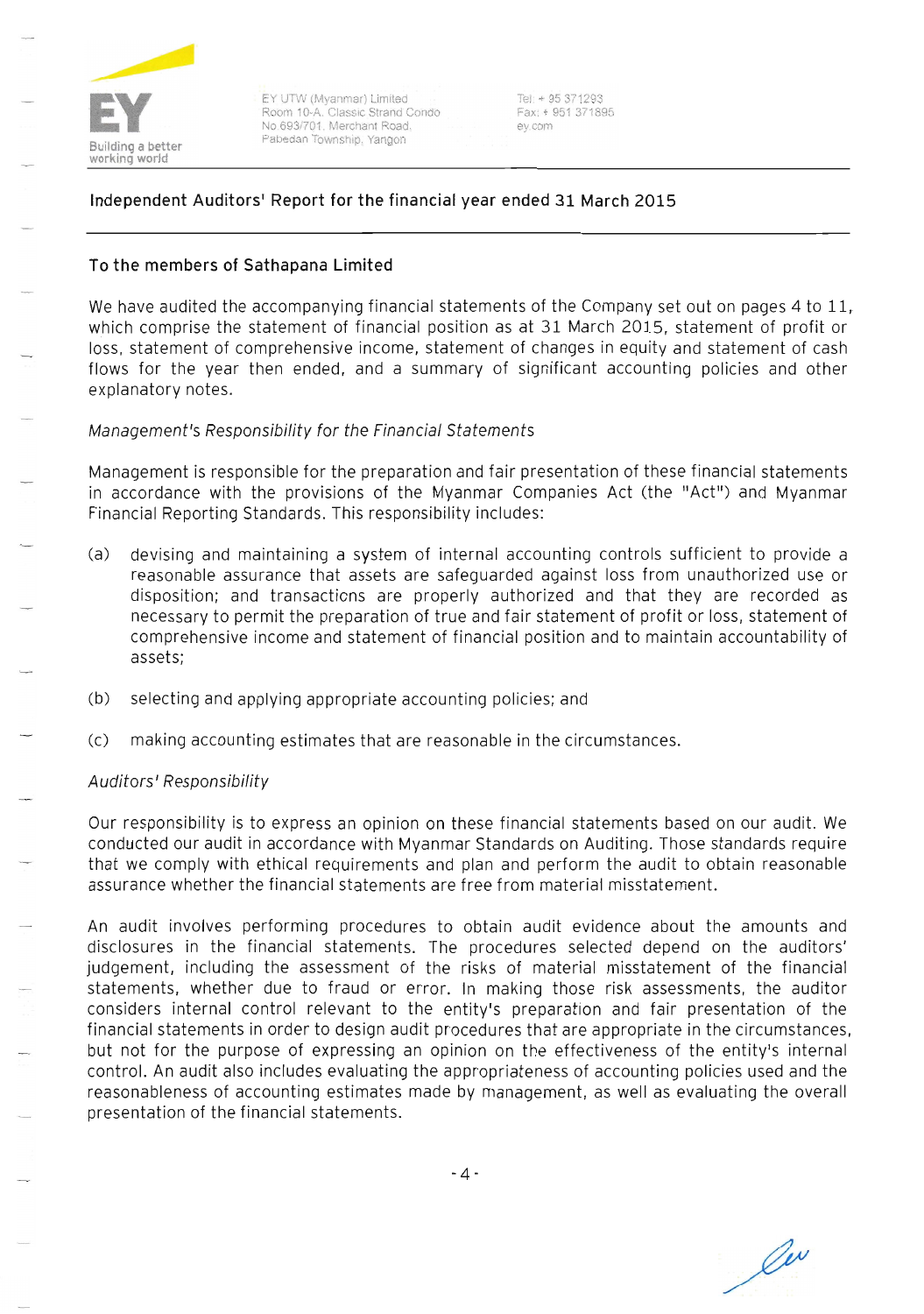

We believe that the audit evidence we have obtained is sufficient and appropriate to provide a basis for our audit opinion.

Opinion

In our opinion,

- (a) the financial statements are properly drawn up in accordance with the provisions of the Act and Myanmar Financial Reporting Standards so as to give a true and fair view of the state of affairs of the Company as at 31 March 2015 and the results and cash flows of the Company for the year ended on that date; and
- (b) the accounting and other records required by the Act to be kept by the Company have been properly kept in accordance with the provisions of the Act.

Daw Moe Moe Aye (CPA No. 186) EY UTW (Myanmar) Limited

27 October 2015 The Republic of the Union of Myanmar

les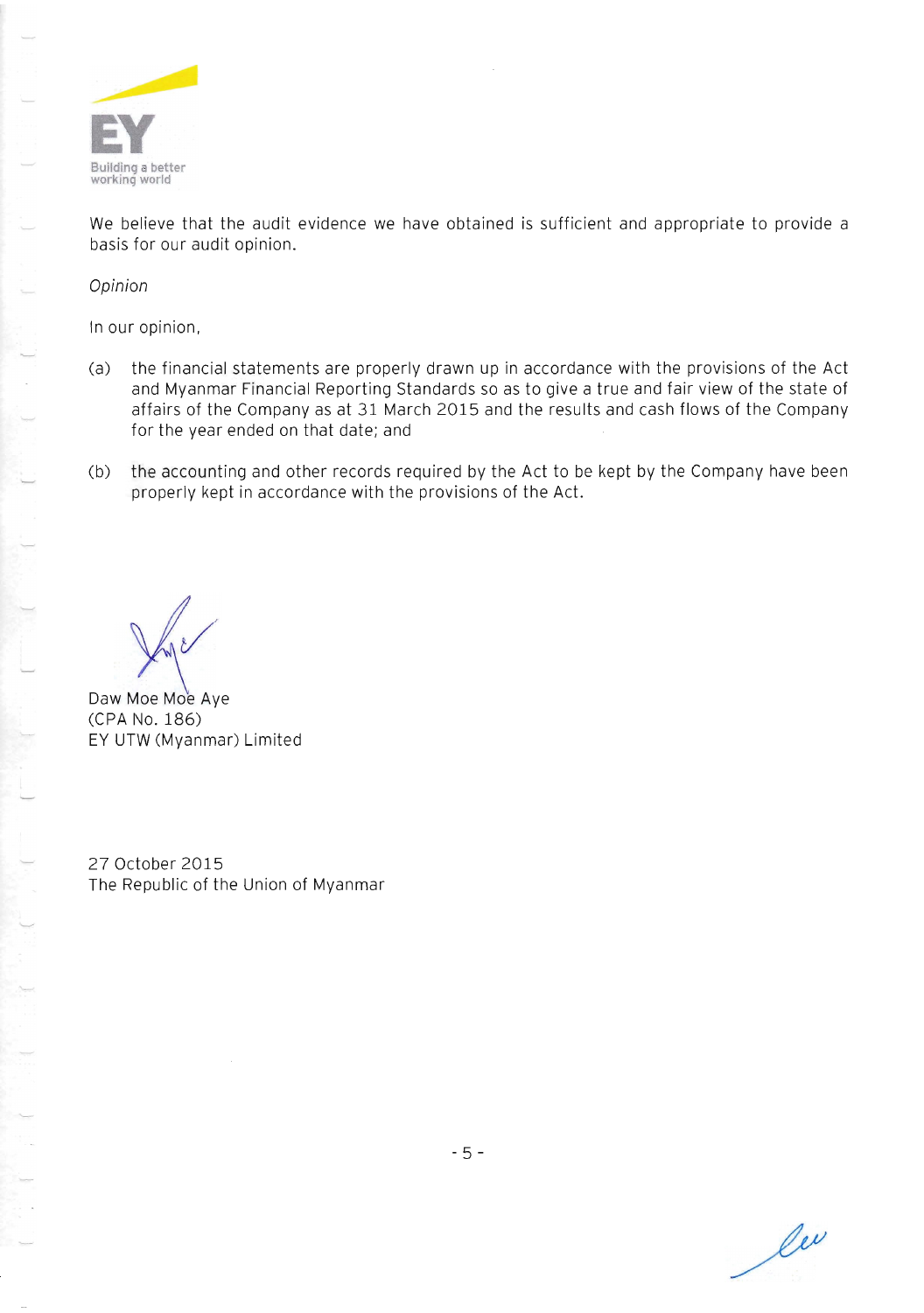# Sathapana Limited Statement of financial position As at 31 March 2015

|                                    |                | 2015                       |
|------------------------------------|----------------|----------------------------|
|                                    | <b>Notes</b>   | <b>MMK</b>                 |
| <b>ASSETS</b>                      |                |                            |
| <b>Current assets</b>              |                |                            |
| Cash and cash equivalents          | 5              | 123,352,725                |
| Prepaid expenses                   | 6              | 31,449,000                 |
| Other receivables                  | $\overline{7}$ | 750,000                    |
| Total current assets               |                | 155,551,725                |
|                                    |                |                            |
| Non-current assets                 |                |                            |
| Property, plant and equipment, net | 8              | 8,796,393                  |
| Total non-current assets           |                | 8,796,393                  |
| <b>TOTAL ASSETS</b>                |                |                            |
|                                    |                | 164,348,118                |
| <b>LIABILITIES AND EQUITY</b>      |                |                            |
| <b>LIABILITIES</b>                 |                |                            |
| <b>Current liabilities</b>         |                |                            |
| Other payables                     | 9              | 169,871,973                |
| Accrued expenses                   |                | 2,356,557                  |
| <b>Total current liabilties</b>    |                | 172,228,530                |
| <b>TOTAL LIABILITIES</b>           |                | 172,228,530                |
|                                    |                |                            |
| <b>EQUITY</b>                      |                |                            |
| Issued capital                     | 10             | 25,625,000                 |
| Advance capital, pending allotment |                | 77,025,000                 |
| <b>Accumulated Losses</b>          |                | (110, 530, 412)            |
| Total equity                       |                | (7,880,412)<br>164,348,118 |
| Total equity and liabilities       |                |                            |

 $\ell^{\nu}$ 

r.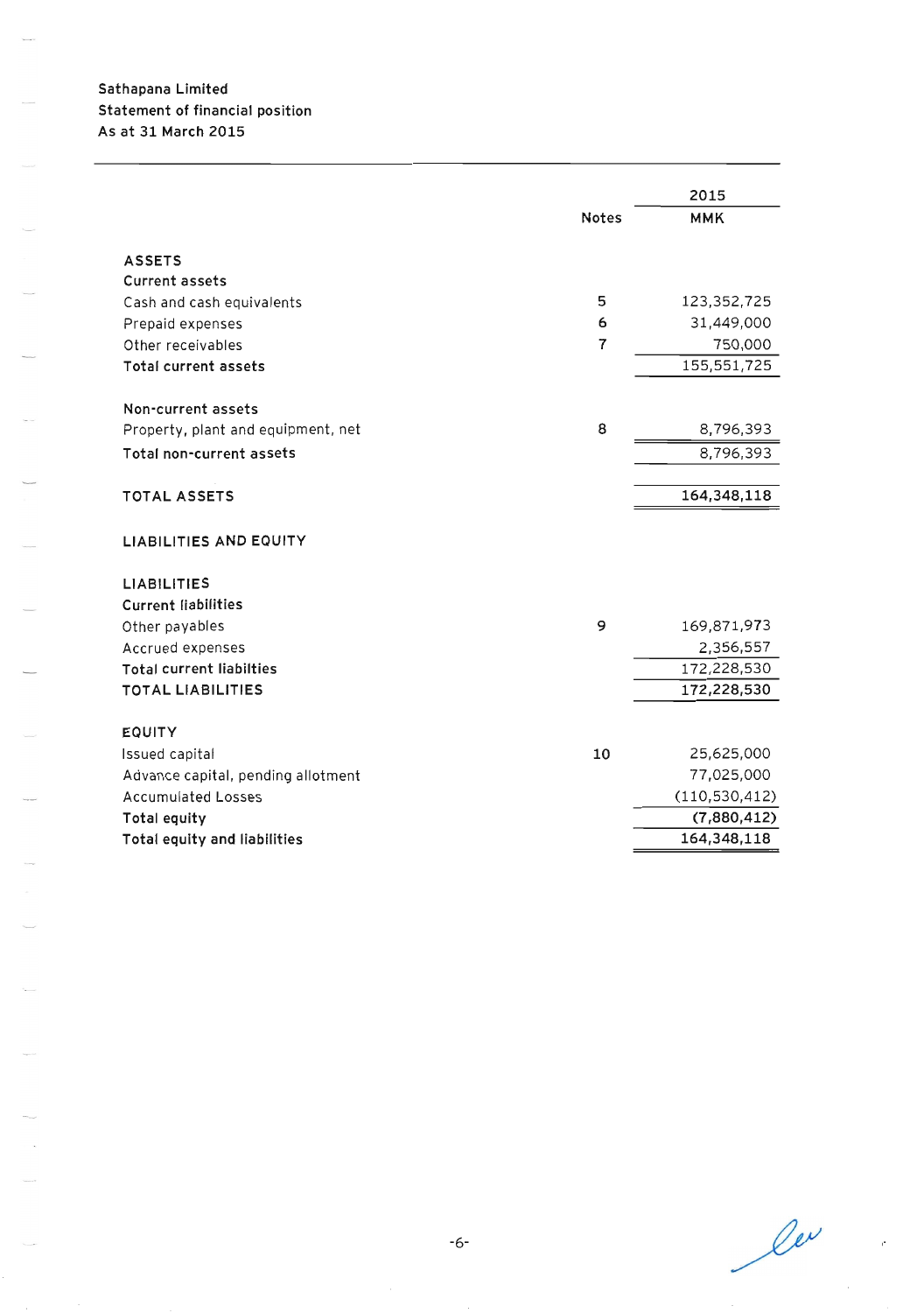|                                                  |      | 2 January 2015<br>to<br>31 March 2015 |
|--------------------------------------------------|------|---------------------------------------|
|                                                  | Note | <b>MMK</b>                            |
| <b>Continuing Operations</b>                     |      |                                       |
| Revenue                                          |      |                                       |
| Cost of sales                                    |      |                                       |
| Gross profit                                     |      |                                       |
| General and administrative expenses              | 11   | (110, 495, 021)                       |
| Operating Loss                                   |      | (110, 495, 021)                       |
| Other expenses                                   |      | (35, 391)                             |
| (Loss) before tax from continuing operations     |      | (110, 530, 412)                       |
| Income tax expenses                              |      |                                       |
| (Loss) for the period from continuing operations |      | (110, 530, 412)                       |

liv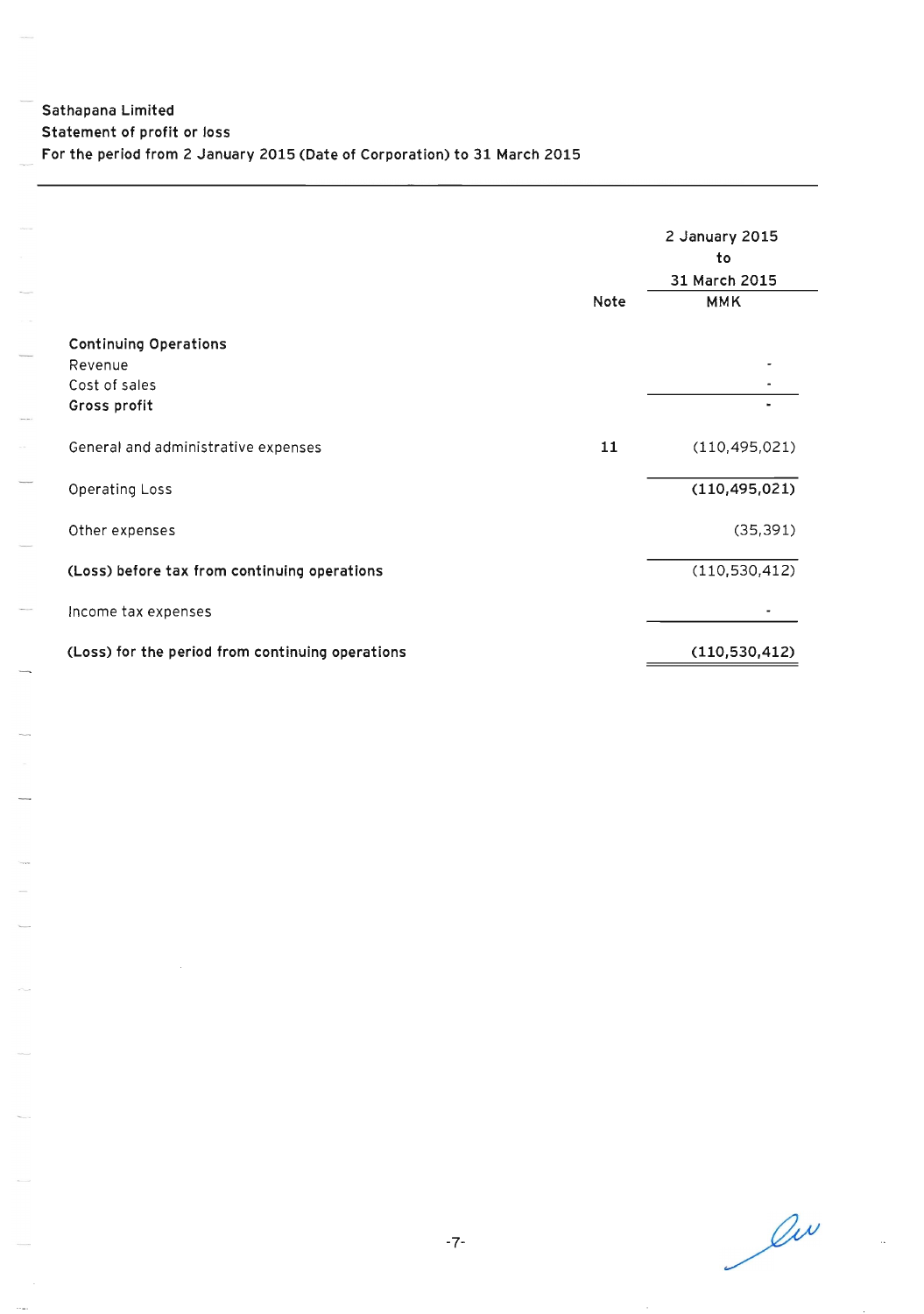Sathapana Limited Statement of comprehensive income For the period from 2 January 2015 (Date of Corporation) to 31 March 2015

|                                                                                     | 2015            |
|-------------------------------------------------------------------------------------|-----------------|
|                                                                                     | <b>MMK</b>      |
| Loss for the period                                                                 | (110, 530, 412) |
| Other comprehensive income<br>Other comprehensive income for the period, net of tax |                 |
| <b>Total Comprehensive loss for the period</b>                                      | (110, 530, 412) |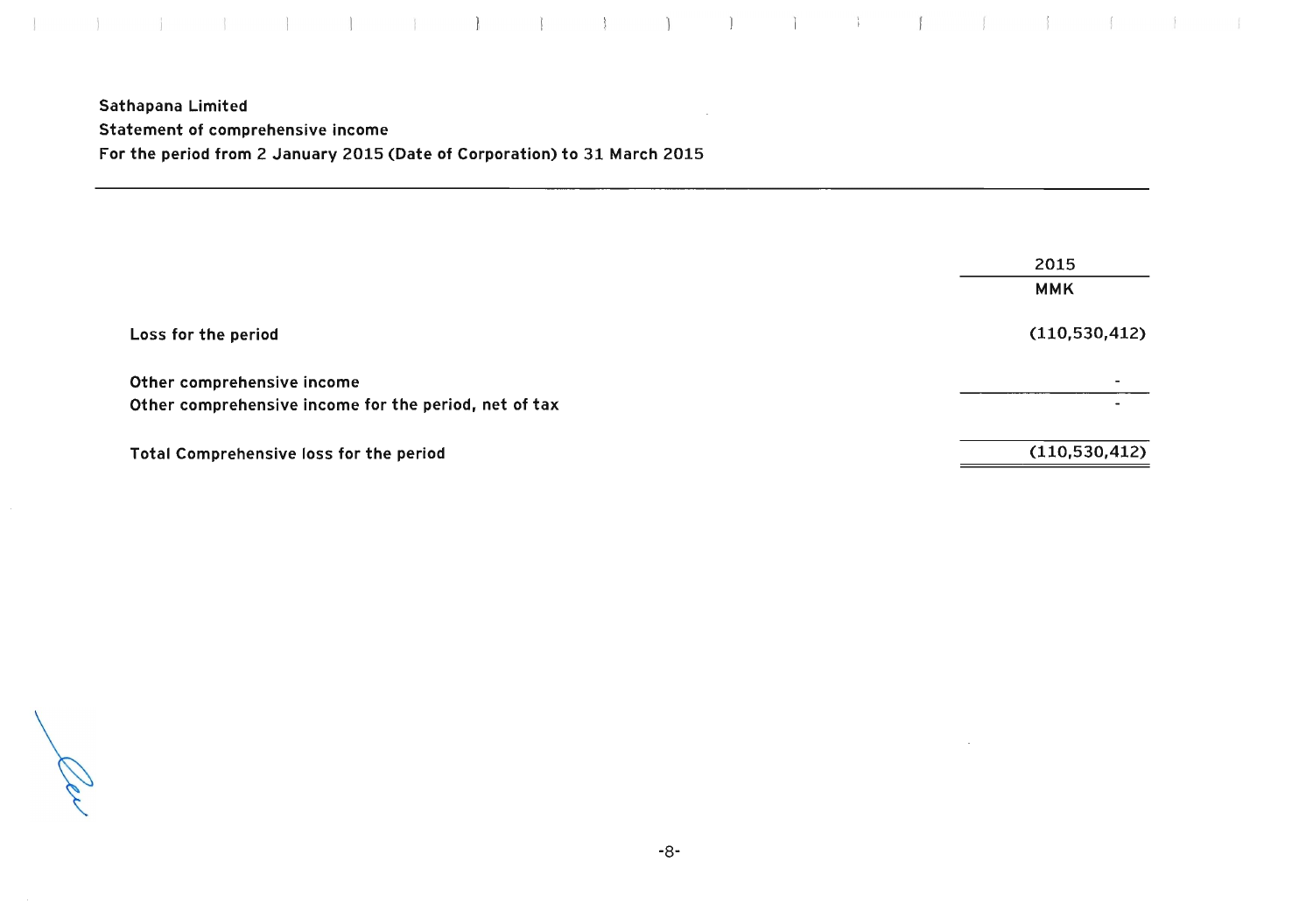# Sathapana Limited Statement of changes in equity For the period from 2 January 2015 (Date of Corporation) to 31 March 2015

|                                                  | <b>Issued capital</b><br>(Note 10) | Advance<br>capital,<br>pending<br>allotment | Accumulated<br>losses | <b>Total equity</b> |
|--------------------------------------------------|------------------------------------|---------------------------------------------|-----------------------|---------------------|
|                                                  | <b>MMK</b>                         | <b>MMK</b>                                  | <b>MMK</b>            | <b>MMK</b>          |
| As at 2 January 2015                             |                                    |                                             |                       |                     |
| Loss for the period                              |                                    |                                             | (110, 530, 412)       | (110, 530, 412)     |
| Other comprehensive income                       |                                    |                                             |                       |                     |
| Total comprehensive income                       |                                    |                                             | (110, 530, 412)       | (110, 530, 412)     |
| Issuance of share on 6 January 2015              | 25,625,000                         |                                             |                       | 25,625,000          |
| Receipt of shareholder's advance on 3 March 2015 |                                    | 77,025,000                                  |                       | 77,025,000          |
| At March 31, 2015                                | 25,625,000                         | 77,025,000                                  | (110,530,412)         | (7,880,412)         |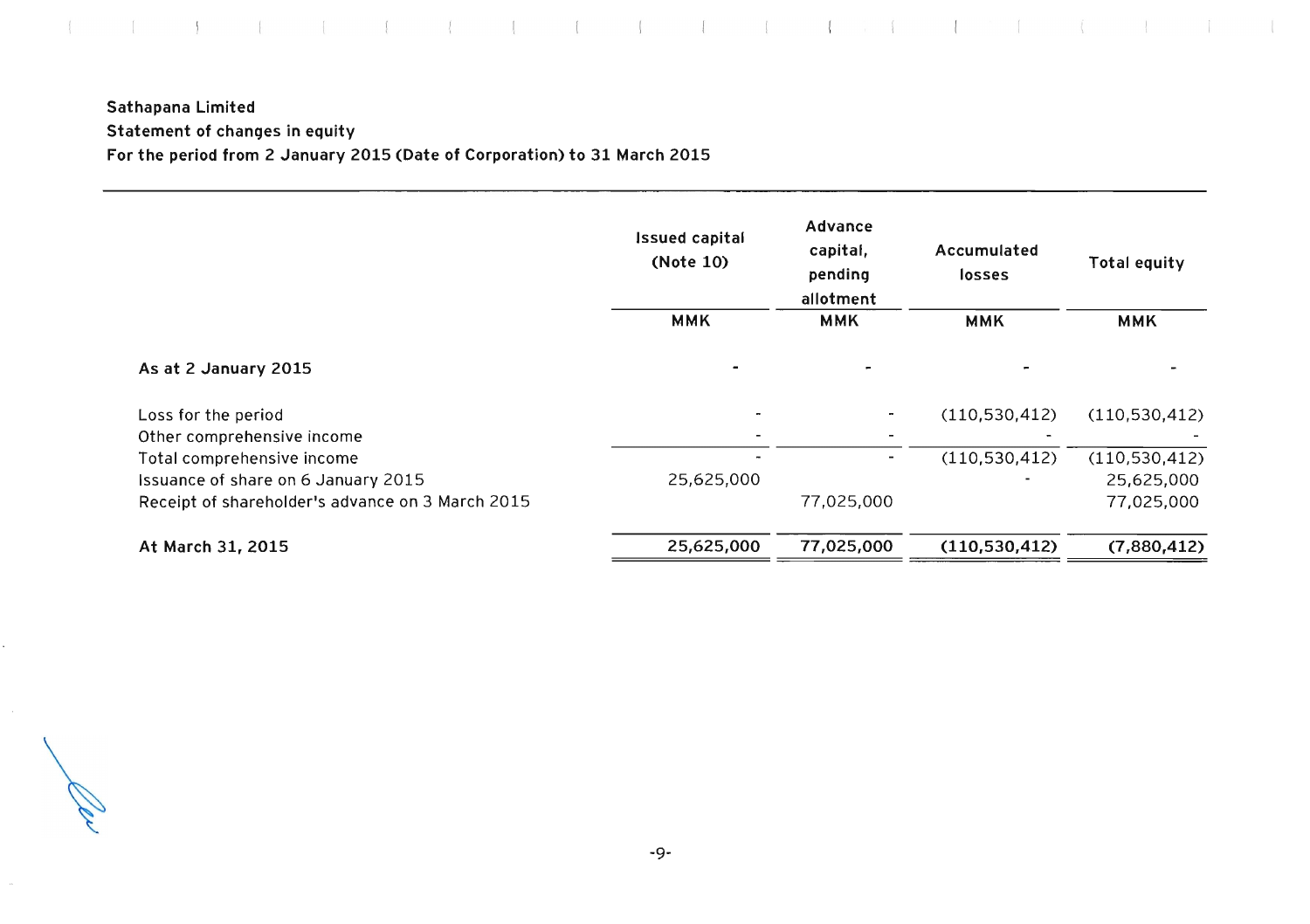|                                                                                                                                                          | <b>Notes</b> | 2 January 2015<br>to<br>31 March 2015<br><b>MMK</b>     |
|----------------------------------------------------------------------------------------------------------------------------------------------------------|--------------|---------------------------------------------------------|
| Operating activities                                                                                                                                     |              |                                                         |
| Loss before tax<br>Adjustments to reconcile profit before tax to net cash flows:                                                                         |              | (110,530,412)                                           |
| Depreciation of property, plant and equipment<br>Foregin exchange losses                                                                                 |              | 239,722<br>35,391                                       |
| Working capital adjustments:                                                                                                                             |              |                                                         |
| Increase in other receivables<br>Increase in prepaid expenses<br>Increase in other payables<br>Increase in accrued expenses                              |              | (750,000)<br>(31, 449, 000)<br>164,521,303<br>2,356,557 |
| Net cash flows from operating activities                                                                                                                 |              | 24,423,561                                              |
| Investing activities<br>Purchase of property, plant and equipment                                                                                        |              | (3,685,445)                                             |
| Net cash flows used in investing activities                                                                                                              |              | (3,685,445)                                             |
| <b>Financing activities</b>                                                                                                                              |              |                                                         |
| Proceeds from issuance of shares<br>Proceeds from shareholder's advance                                                                                  |              | 25,625,000<br>77,025,000                                |
| Net Cash Flows from financing activities                                                                                                                 |              | 102,650,000                                             |
| Net increase in cash and cash equivalents<br>Effect of exchange rate changes on cash and cash equavlients<br>Cash and cash equivalents at 2 January 2015 |              | 123,388,116<br>(35, 391)                                |
| Cash and cash equivalents at 31 March 2015                                                                                                               |              | 123,352,725                                             |

 $\ell$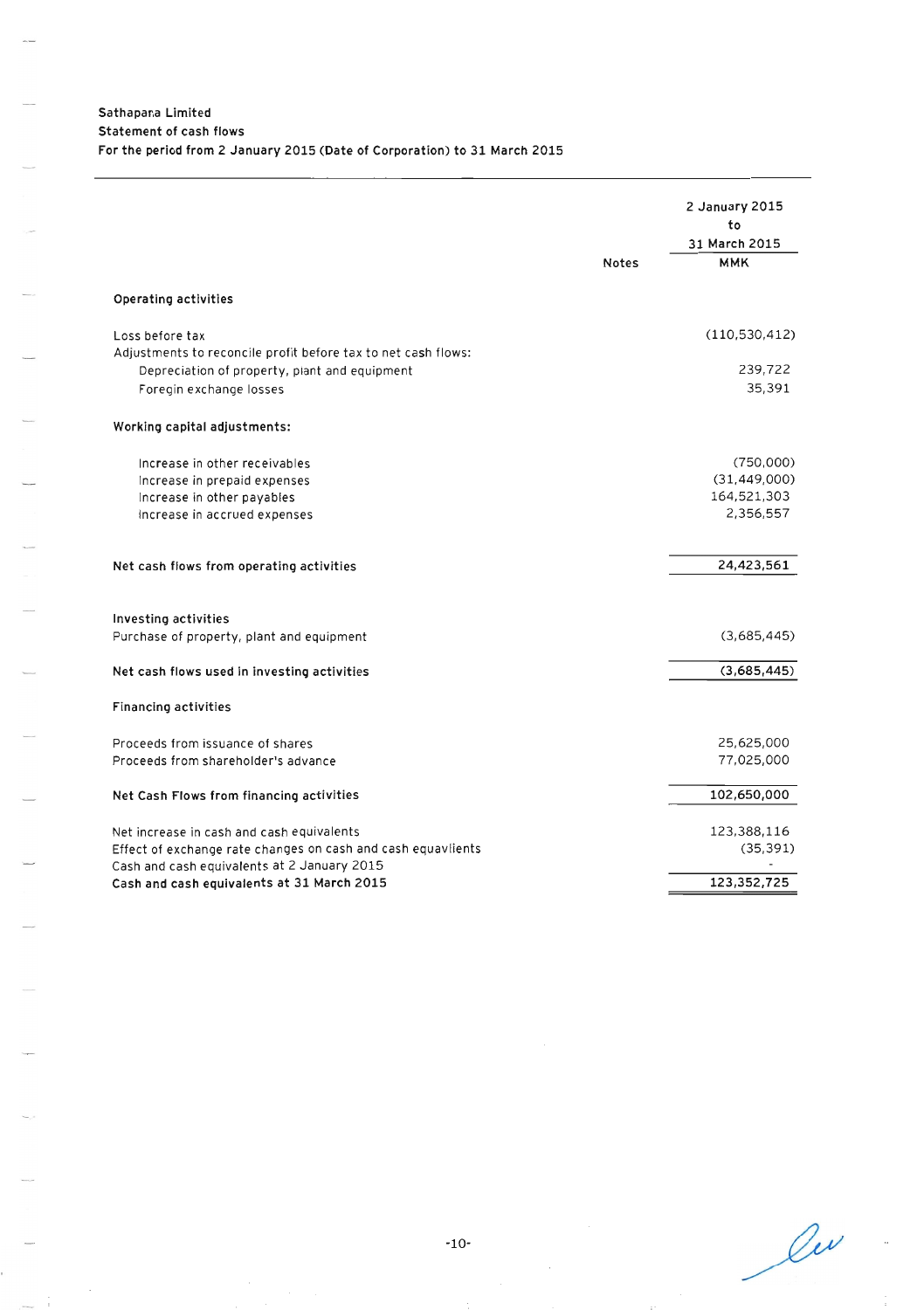### Notes to the Financial Statements - 31 March 2015

#### 1. General

SATHAPANA LIMITED (the "Company") is established in the Republic of the Union of Myanmar and obtained certificate of registration No. 993 FC of 2014 - 2015 on 2 January 2015 in pursuance of the Myanmar Companies Act by the Ministry of National Planning and Economic Development. The Company is a subsidiary of Maruhan Investment Asia Pte. Ltd. The absolute parent is Maruhan Corporation whose shares are publicly traded in Japan.

As stated in its amended permit to trade No. 993 FC/2014-2015 dated 28 April 2015, the scope of activities of the Company is to conduct microfinance business. During the year, the Company is still on progress in obtaining its microfinance license with the Microfinance Industry Supervisory Committee.

The registered office of the Company is located at No. 97/B, Kaba Aye Pagoda Road, Bahan Township, Yangon, Republic of the Union of Myanmar.

#### 2. Significant accounting policies

#### (a) Basis of preparation

The financial statements of the Company have been prepared in accordance with the Myanmar Financial Reporting Standard ("MFRS").

The financial statements have been prepared on a historical cost basis.

The functional and presentation currency used in the financial statement is the Myanmar Kyat (MMK).

As the Company was established on 2 January 2015, the financial statements cover the period from 2 January 2015 to 31 March 2015 and therefore, not entirely comparable to financial statements covering a full-year.

#### (b) Current versus non-current classification

The Company presents assets and liabilities in statement of financial position based on current/non-current classification. An asset as current when it is:

- Expected to be realised or intended to sold or consumed in normal operating cycle
- Held primarily for the purpose of trading
- Expected to be realised within twelve months after the reporting period, or
- Cash or cash equivalent unless restricted from being exchanged or used to settle and;
- liability for at least twelve months after the reporting period

All other assets are classified as non-current.

 $\ell^{\nu}$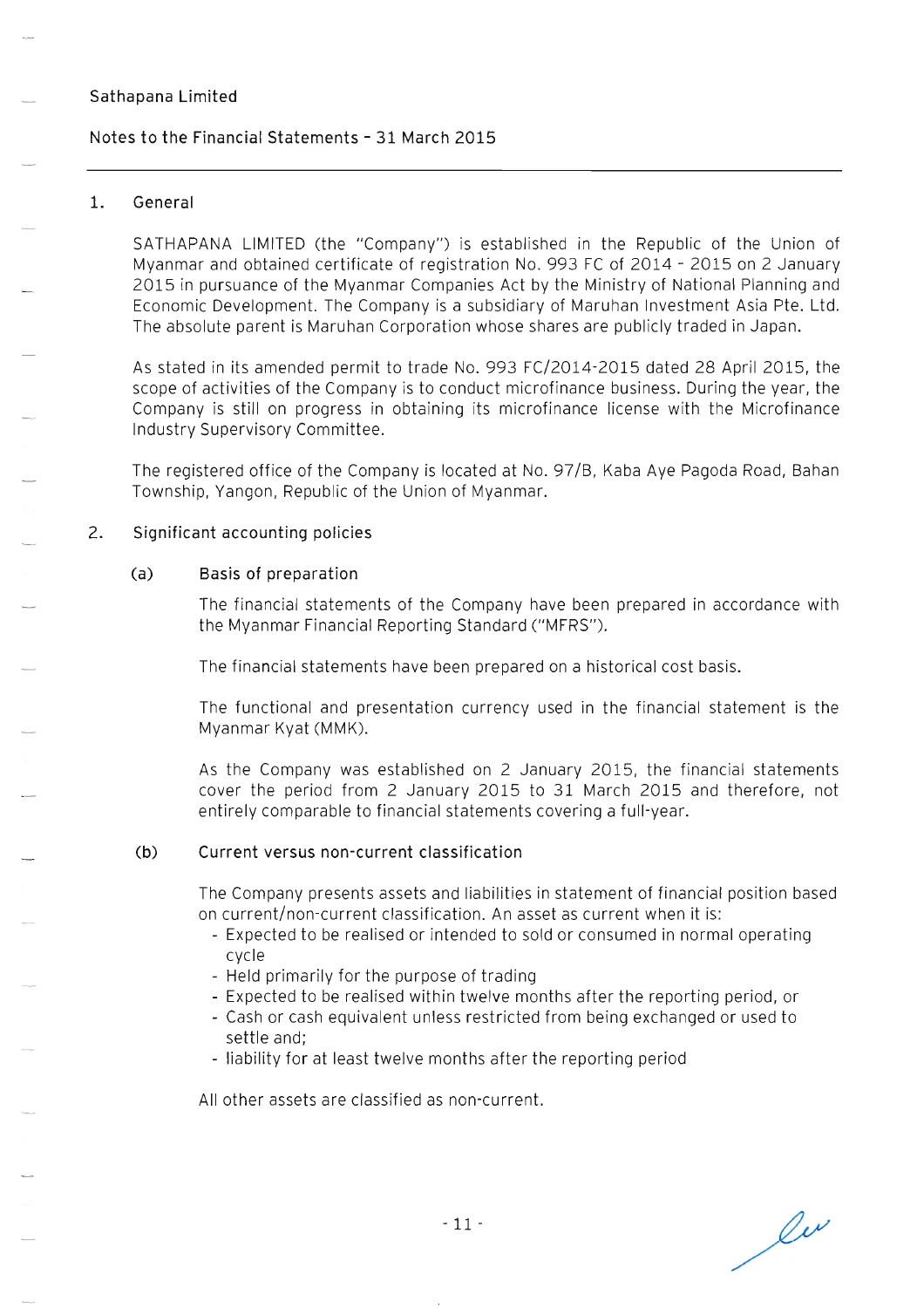### Notes to the Financial Statements - 31 March 2015

### 2. Significant accounting policies (continued)

#### (b) Current versus non-current classification

A liability is current when:

- It is expected to be settled in normal operating cycle
- It is held primarily for the purpose of trading
- It is due to be settled within twelve months after the reporting period
- There is no unconditional right to defer the settlement of the liability for at least twelve months after the reporting period

The Company classifies all other liabilities as non-current.

#### (c) Cash and cash equivalents

Cash and cash equivalents comprise of cash on hand and cash in bank with CB Bank.

#### (d) Foreign currency transactions and balances

The presentation and functional currency of the Company is Myanmar Kyat. Transactions in foreign currencies are measured in the functional currencies of the Company and are recorded on initial recognition in the functional currencies at exchange rates approximating those ruling at the transaction dates. Monetary assets and liabilities denominated in foreign currencies are translated at the rate of exchange ruling at the end of the reporting period. Non-monetary items that are measured in terms of historical cost in a foreign currency are translated using the exchange rates as at the dates of the initial transactions. Non-monetary items measured at fair value in a foreign currency are translated using the exchange rates at the date when the fair value was determined.

Exchange differences arising on the settlement of monetary items or on translating monetary items at the end of the reporting period are recognised in profit or loss.

#### (e) Property, plant and equipment

All property, plant and equipment are initially recognized at cost, which comprises its purchase price and any costs directly attributable in bringing the asset to the location and condition necessary for it to be capable of operating in the manner intended by management.

Subsequent to initial recognition, property, plant and equipment are carried at cost less accumulated depreciation and impairment losses. Such cost includes the cost of replacing part of fixed assets when that cost is incurred, if the recognition criteria are met. Likewise, when a major inspection is performed, its cost is recognized in the carrying amount of fixed assets as a replacement if the recognition criteria are satisfied. All repairs and maintenance costs that do not meet the recognition criteria are recognized in profit and loss as incurred.

 $\ell^{\omega}$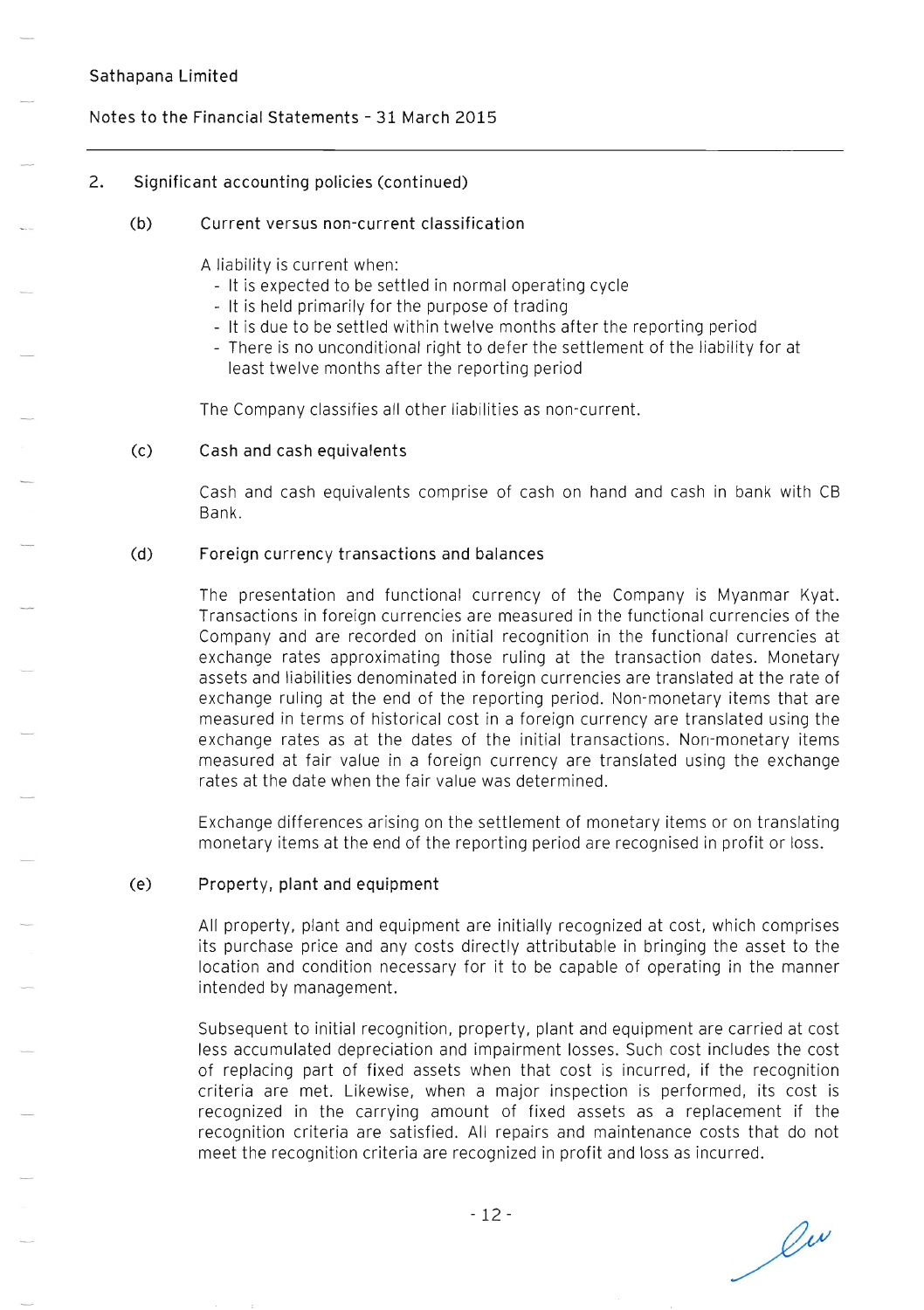### Notes to the Financial Statements - 31 March 2015

#### 2. Significant accounting policies (continued)

#### (e) Property, plant and equipment

Depreciation is computed using the straight-line method over the estimated useful lives of the assets as follows:

| Equipment          | 5 years |
|--------------------|---------|
| Computer equipment | 5 years |

An item of property, plant and equipment is derecognized upon disposal or when no future economic benefit is expected from its use or disposal. Any gain or loss arising on derecognition of the asset (calculated as the difference between the net disposal proceeds and the carrying amount of the asset) is included in the income statement in the year the asset is derecognized.

The residual values, useful lives and methods of depreciation of property, plant and equipment are reviewed at each financial year end and adjusted prospectively, if appropriate.

#### (f) Leases

The determination of whether an arrangement is (or contains) a lease is based on the substance of the arrangement at the inception date. The arrangement is assessed for whether fulfilment of the arrangement is dependent on the use of a specific asset or assets or the arrangement conveys a right to use the asset or assets, even if that right is not explicitly specified in an arrangement.

#### **The** Company as a lessee

The Company does not have finance leases as of 31 March 2015.

Operating lease payments are recognised as an expense in the statement of profit and loss on a straight-line basis over the lease term.

#### (g) Taxation

Income tax expense represents the sum of the corporate income tax currently payable and any penalty in the statement of profit and loss.

Corporate income tax are measured at the amount expected to be paid to or recovered from the taxation authorities, using the tax rates enacted or substantially enacted as at the reporting date.

Ou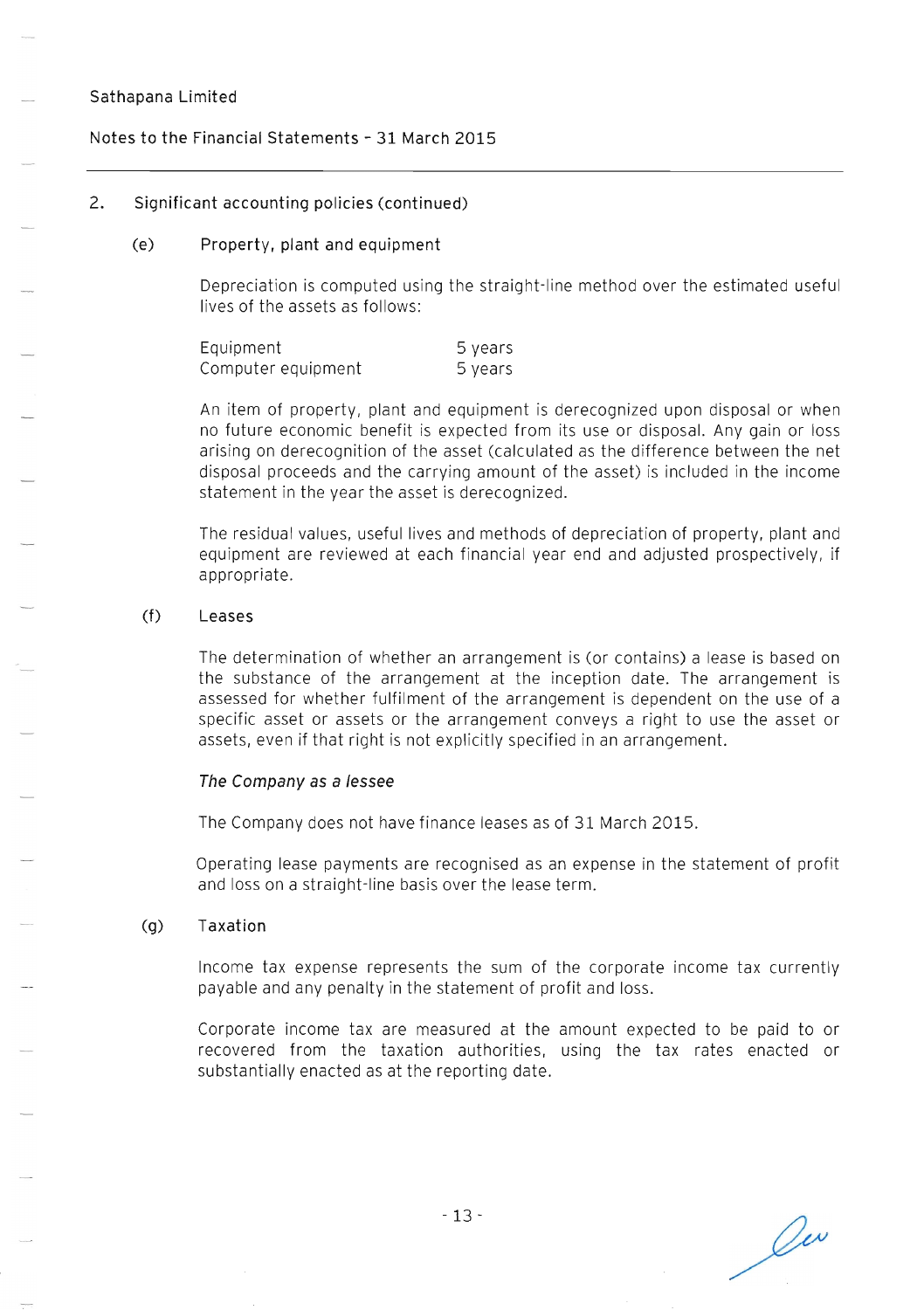# **Notes to the Financial Statements - 31 March 2015**

# **2. Significant accounting policies (continued)**

# **(g) Taxation**

## **Deferred tax**

Deferred tax is provided using the liability method on temporary differences between the tax bases of assets and liabilities and their carrying amounts for financial reporting purposes at the reporting date.

Deferred tax liabilities are recognised for all taxable temporary differences, except:

- When the deferred tax liability arises from the initial recognition of goodwill or an asset or liability in a transaction that is not a business combination and, at the time of the transaction, affects neither the accounting profit nor ta xable profit or loss
- In respect of taxable temporary differences associated with investments in subsidiaries, associates and interests in joint ventures, when the timing of the reversal of the temporary differences can be controlled and it is probable that the temporary differences will not reverse in the foreseeable future

Deferred tax assets are recognised for all deductible temporary differences, the carry forward of unused tax credits and any unused tax losses. Deferred tax assets are recognised to the extent that it is probable that taxable profit will be available against which the deductible temporary differences, and the carry forward of unused tax credits and unused tax losses can be utilised, except:

- When the deferred tax asset relating to the deductible temporary difference arises from the initial recognition of an asset or liability in a transaction that is not a business combination and, at the time of the transaction, affects neither the accounting profit nor taxable profit or loss
- In respect of deductible temporary differences associated with investments in subsidiaries, associates and interests in joint ventures, deferred tax assets are recognised only to the extent that it is probable that the temporary differences will reverse in the foreseeable future and taxable profit will be available against which the temporary differences can be utilised

**The** carrying amount of deferred tax assets is reviewed at each reporting date and reduced to the extent that it is no longer probable that sufficient taxable profit will be available to allow all or part of the deferred tax asset to be utilised.

 $\ell^{\omega}$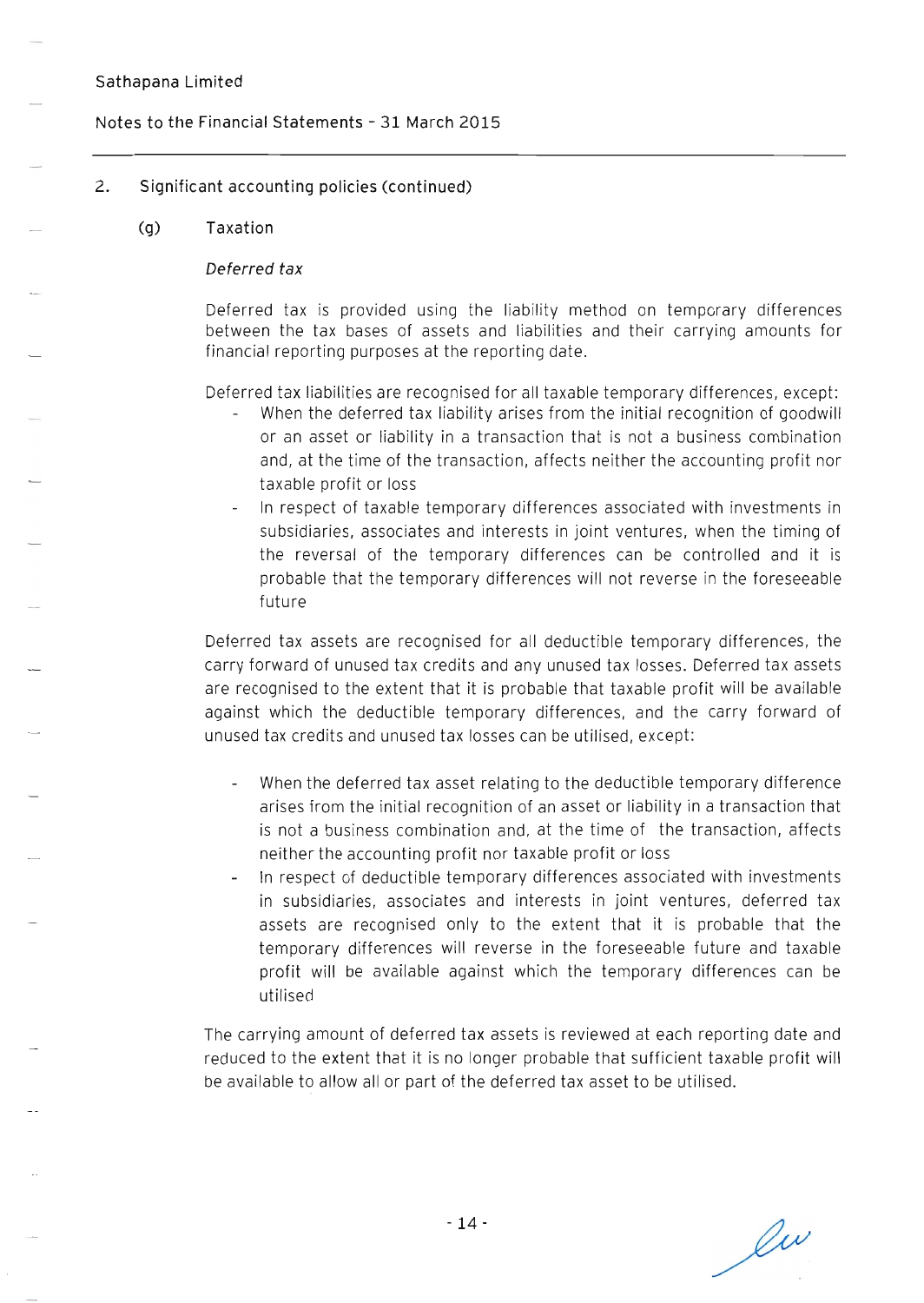### **Notes to the Financial Statements - 31 March 2015**

### **2. Significant accounting policies (continued)**

#### **(g) Taxation**

Unrecognised deferred tax assets are re-assessed at each reporting date and are recognised to the extent that it has become probable that future taxable profits will allow the deferred tax asset to be recovered.

Deferred tax assets and liabilities are measured at the tax rates that are expected to apply in the year when the asset is realised or the liability is settled, based on tax rates (and tax laws) that have been enacted or substantively enacted at the reporting date.

#### **(h) Financial instruments - initial recognition and subsequent measurement**

A financial instrument is any contract that gives rise to a financial asset of one entity and a financial liability or equity instrument of another entity.

#### **i) Financial assets**

#### **Initial recognition and measurement**

Financial assets are classified, at initial recognition, as financial assets at fair value through profit or loss, loans and receivables, held-to-maturity investments, available-for-sale financial assets, or as derivatives designated as hedging instruments in an effective hedge, as appropriate. All financial assets are recognized initially at fair value plus, in the case of financial assets not recorded at fair value through profit or loss, transaction costs that are attributable to the acquisition of the financial asset.

Purchases or sales of financial assets that require delivery of assets within a time frame established by regulation or convention in the market place (regular way trades) are recognised on the trade date, i.e. , the date that the Company commits to purchase or sell the asset.

#### **Subsequent measurement**

For purposes of subsequent measurement financial assets are classified in four categories:

- Financial assets at fair value through profit or loss
- Loans and receivables
- Held-to-maturity investments
- Available-for-sale financial investments

lu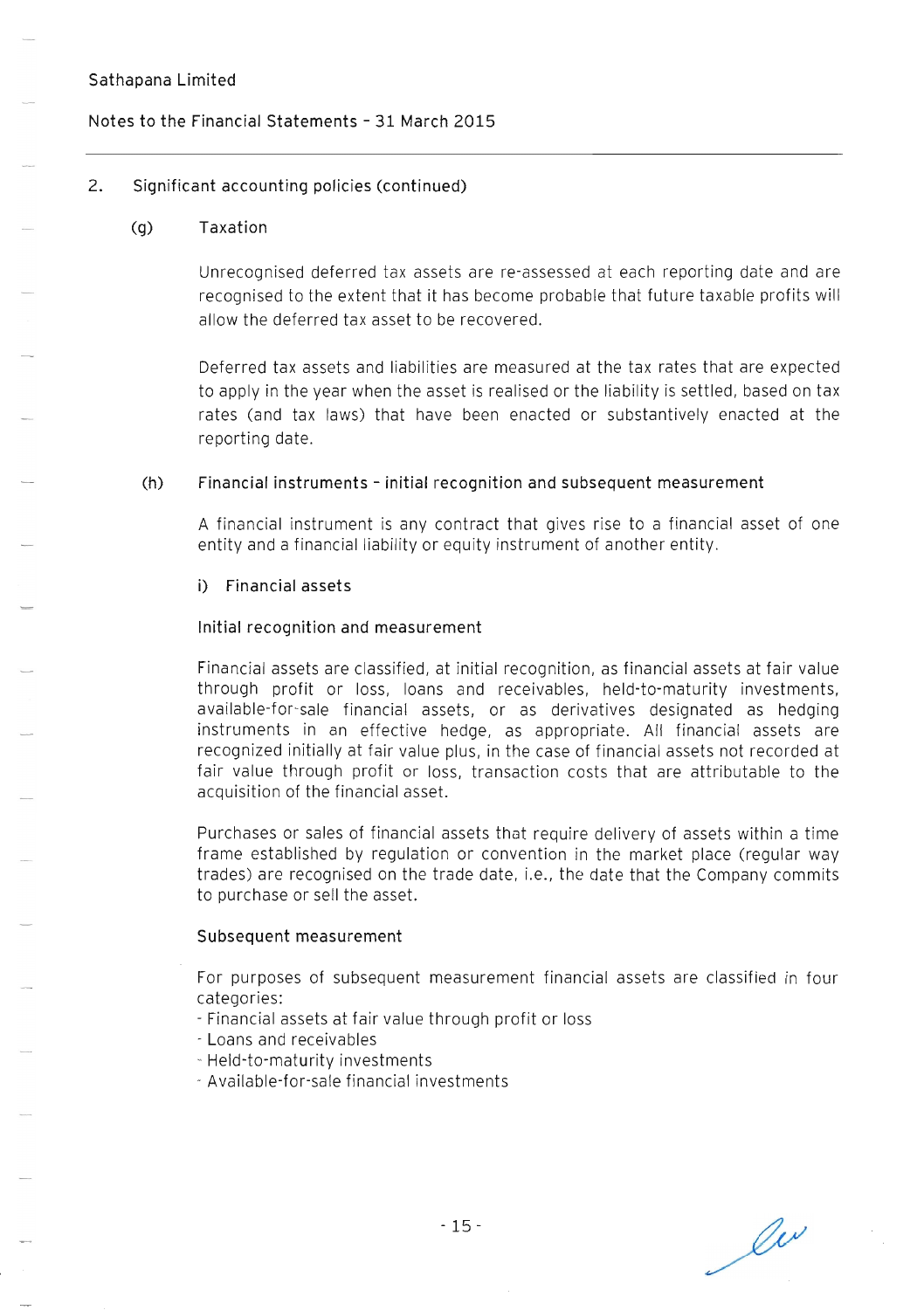### **Notes to the Financial Statements - 31 March 2015**

#### **2. Significant accounting policies (continued)**

**(h) Financial instruments - initial recognition and subsequent measurement** 

#### **i) Financial assets**

#### **Financial assets at fair value through profit or loss**

Financial assets at fair value through profit or loss include financial assets held for trading and financial assets designated upon initial recognition at fair value through profit or loss. Financial assets are classified as held for trading **if** they are acquired for the purpose of selling or repurchasing in the near term. Derivatives, including separated embedded derivatives are also classified as held for trading unless they are designated as effective hedging instruments as defined by MAS 39. Financial assets at fair value through profit or loss are carried in the statement of financial position at fair value with net changes in fair value presented as finance costs (negative net changes in fair value) or finance income (positive net changes in fair value) in the statement of profit or loss. The Company has not designated any financial assets at fair value through profit or loss.

#### **Loans and receivables**

Loans and receivables are non-derivative financial assets with fixed or determinable payments that are not quoted in an active market. After initial measurement, such financial assets are subsequently measured at amortised cost using the effective interest rate (EIR) method, less impairment. Amortised cost is calculated by taking into account any discount or premium on acquisition and fees or costs that are an integral part of the EIR. The EIR amortisation is included in finance income in the statement of profit or loss. The losses arising from impairment are recognised in the statement of profit or loss in finance costs for loans and in cost of sales or other operating expenses for receivables.

This category generally applies to trade and other receivables.

#### **Held-to-maturity investments**

Non-derivative financial assets with fixed or determinable payments and fixed maturities are classified as held to maturity when the Company has the positive intention and ability to hold them to maturity. After initial measurement, held to maturity investments are measured at amortised cost using the EIR, less impairment.

Amortised cost is calculated by taking into account any discount or premium on acquisition and fees or costs that are an integral part of the EIR. The EIR amortisation is included as finance income in the statement of profit or loss. The losses arising from impairment are recognised in the statement of profit or loss as finance costs. The Company did not have any held-to-maturity investments during the period from 2 January 2014 (date of incorporation) to **31** March 2015.

les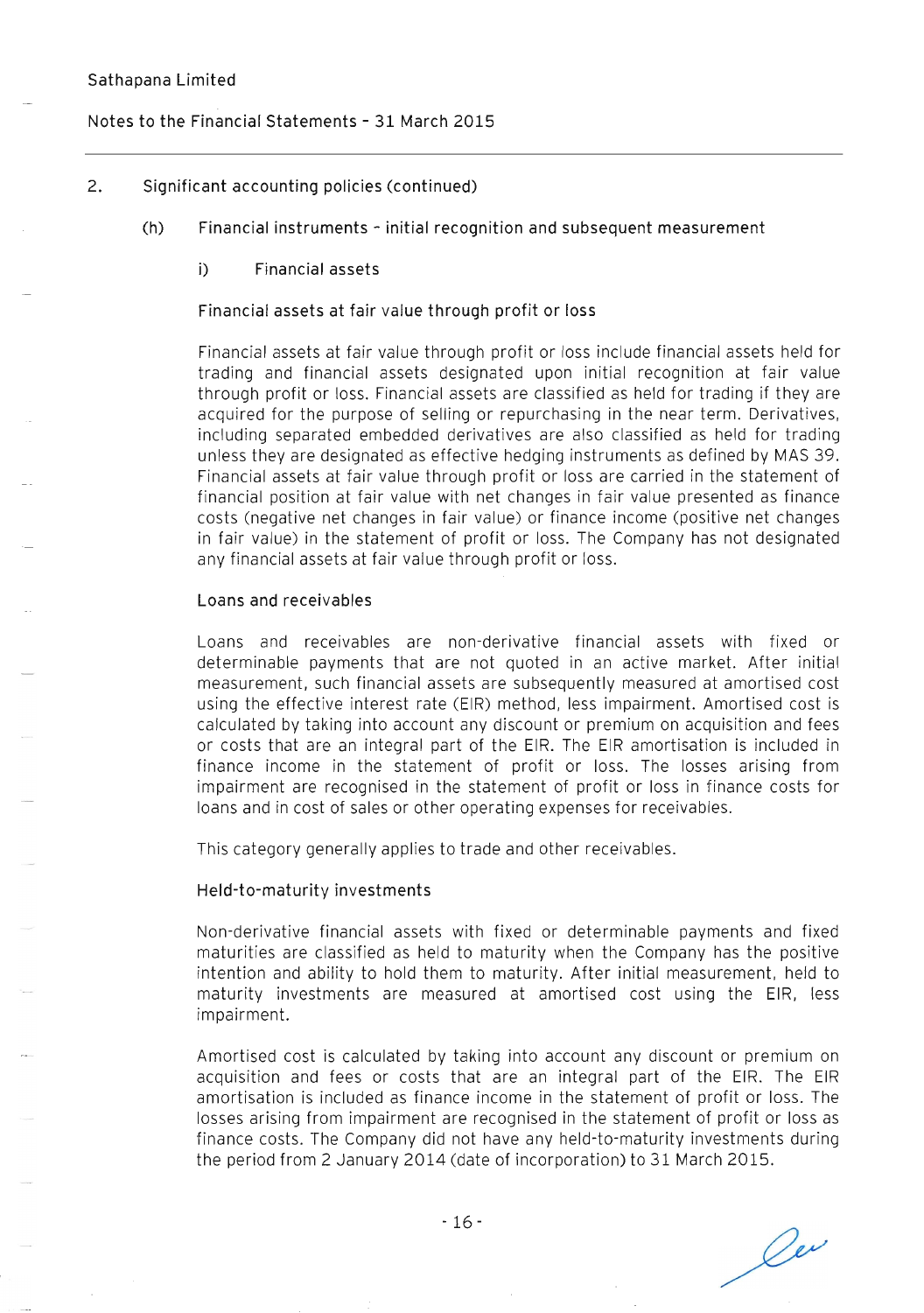### Notes to the Financial Statements - 31 March 2015

### 2. Significant accounting policies (continued)

- (h) Financial instruments initial recognition and subsequent measurement
	- i) Financial assets

#### A vailable-for-sale (AFS) financial investments

AFS financial investments include equity investments and debt securities. Equity investments classified as AFS are those that are neither classified as held for trading nor designated at fair value through profit or loss. Debt securities in this category are those that are intended to be held for an indefinite period of time and that may be sold in response to needs for liquidity or in response to changes in the market conditions.

After initial measurement, AFS financial investments are subsequently measured at fair value with unrealized gains or losses recognised in OCI and credited in the AFS reserve until the investment is derecognised, at which time the cumulative gain or loss is recognised in other operating income, or the investment is determined to be impaired, when the cumulative loss is reclassified from the AFS reserve to the statement of profit or loss in finance costs. Interest earned whilst holding AFS financial investments is reported as interest income using the EIR method.

The Company evaluates whether the ability and intention to sell its AFS financial assets in the near term is still appropriate. When, in rare circumstances, the Company is unable to trade these financial assets due to inactive markets, the Company may elect to reclassify these financial assets if the management has the ability and intention to hold the assets for foreseeable future or until maturity. The Company did not have any AFS investments during the period from 2 January 2015 (date of incorporation) to 31 March 2015.

For a financial asset reclassified from the AFS category, the fair value carrying amount at the date of reclassification becomes its new amortised cost and any previous gain or loss on the asset that has been recognised in equity is amortised to profit or loss over the remaining life of the investment using the EIR. Any difference between the new amortised cost and the maturity amount is also amortised over the remaining life of the asset using the EIR. If the asset is subsequently determined to be impaired, then the amount recorded in equity is reclassified to the statement of profit or loss.

 $\ell^{\nu}$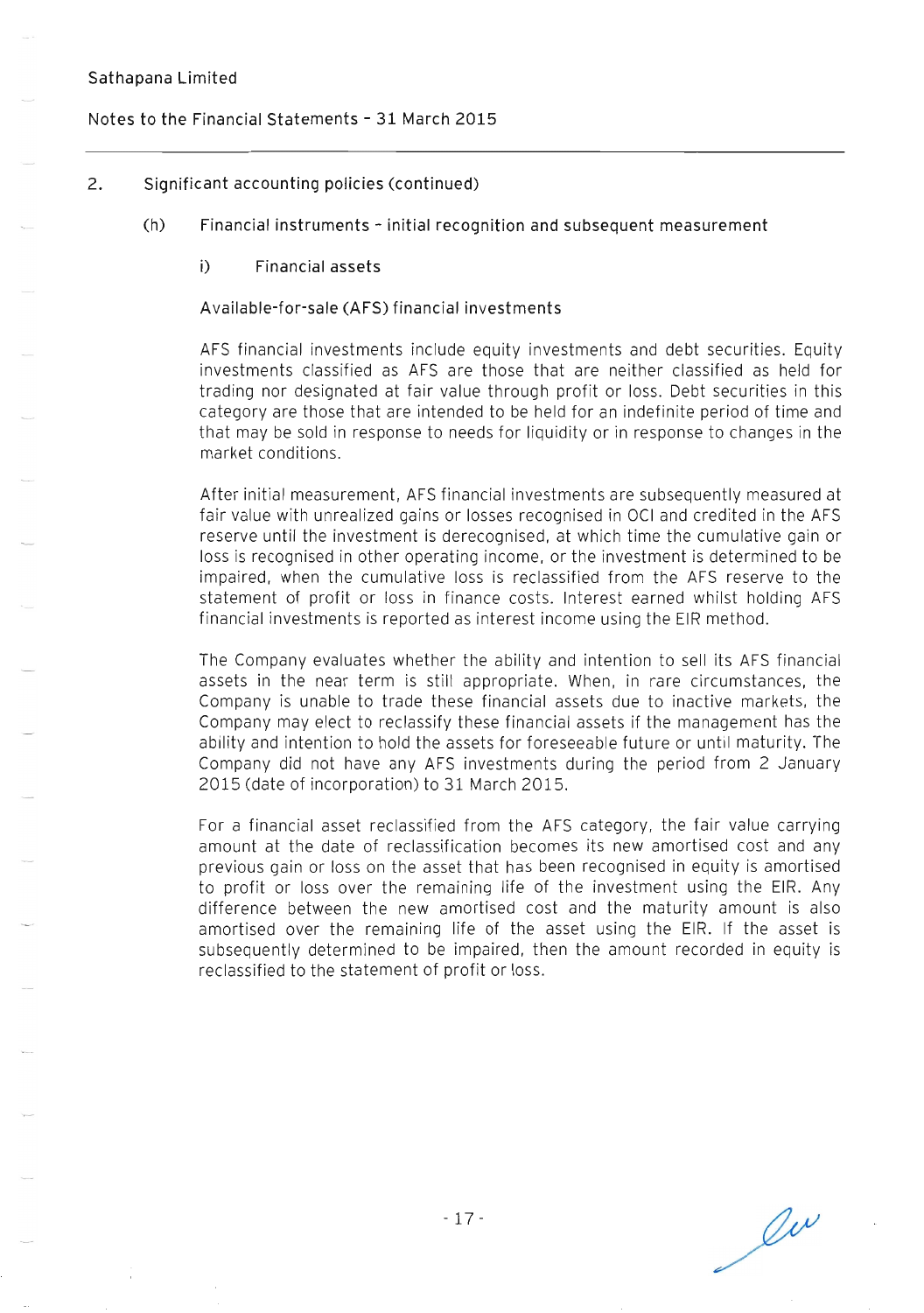#### Notes to the Financial Statements - 31 March 2015

### 2. Significant accounting policies (continued)

- (h) Financial instruments initial recognition and subsequent measurement
	- i) Financial assets

#### **Derecognition**

A financial asset (or, where applicable, a part of a financial asset or part of a group of similar financial assets)is primarily derecognised (i.e. removed from the Company's statement of financial position) when:

- The rights to receive cash flows from the asset have expired, or
- The Company has transferred its rights to receive cash flows from the asset or has assumed an obligation to pay the received cash flows in full without material delay to a third party under a 'pass-through' arrangement; and either (a) the Company has transferred substantially all the risks and rewards of the asset, or(b) the Company has neither transferred nor retained substantially all the risks and rewards of the asset, but has transferred control of the asset

When the Company has transferred its rights to receive cash flows from an asset or has entered into a pass-through arrangement, it evaluates if and to what extent it has retained the risks and rewards of ownership. When it has neither transferred nor retained substantially all of the risks and rewards of the asset, nor transferred control of the asset, the Company continues to recognise the transferred asset to the extent of the Company's continuing involvement. In that case, the Company also recognises an associated liability. The transferred asset and the associated liability are measured on a basis that reflects the rights and obligations that the Company has retained.

Continuing involvement that takes the form of a guarantee over the transferred asset is measured at the lower of the original carrying amount of the asset and the maximum amount of consideration that the Company could be required to repay.

#### Impairment of financial assets

The Company assesses, at each reporting date, whether there is objective evidence that a financial asset or a group of financial assets is impaired. An impairment exists if one or more events that has occurred since the initial recognition of the asset (an incurred 'loss event'), has an impact on the estimated future cash flows of the financial asset or the group of financial assets that can be reliably estimated. Evidence of impairment may include indications that the debtors or a group of debtors is experiencing significant financial difficulty, defaultor delinquency in interest or principal payments, the probability that they will enter bankruptcy or other financial reorganisation and observable data indicating that there is a measurable decrease in the estimated future cashflows, such as changes in arrears or economic conditions that correlate with defaults.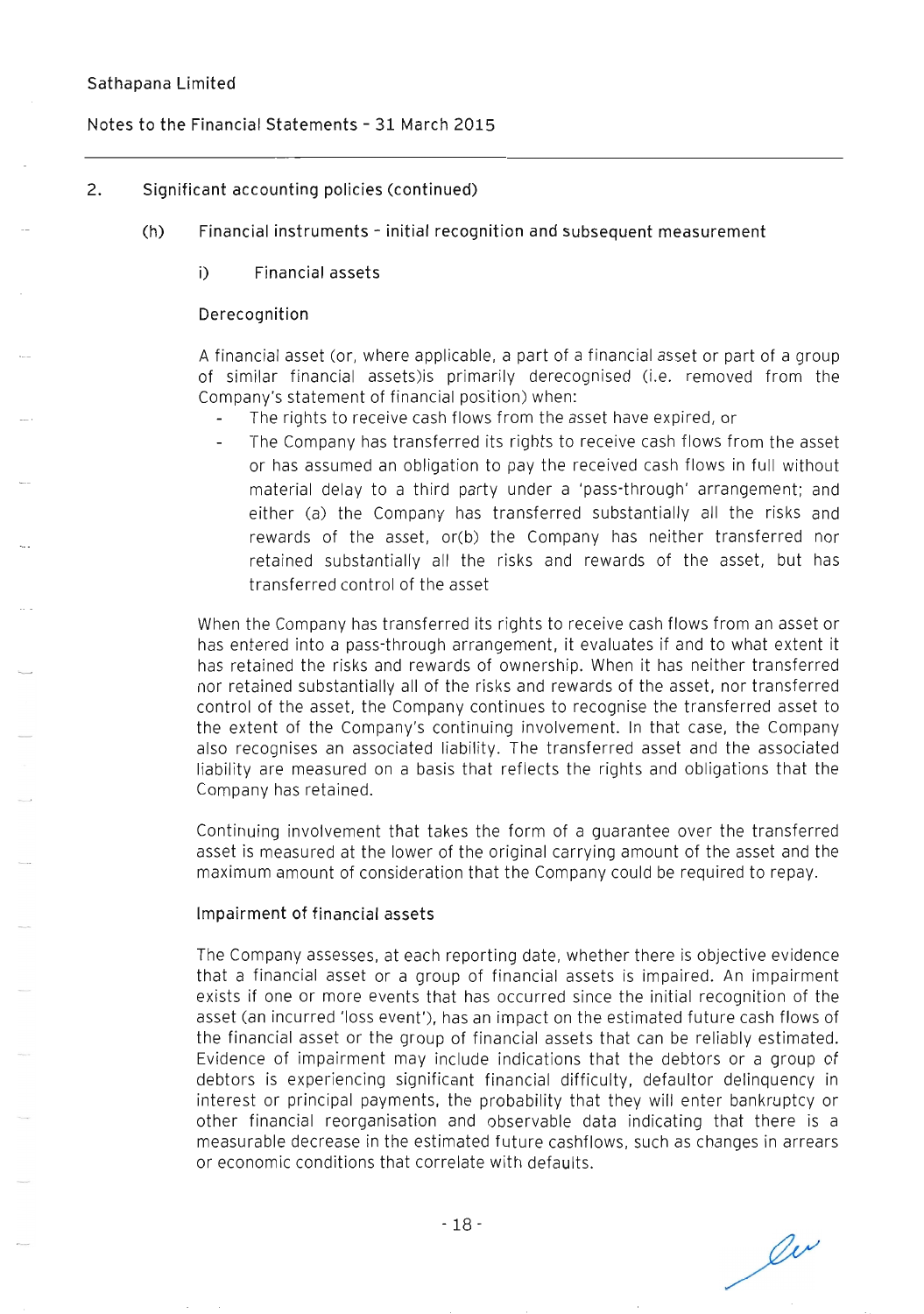# **Notes to the Financial Statements - 31 March 2015**

## **2. Significant accounting policies (continued)**

- **(h) Financial instruments - initial recognition and subsequent measurement** 
	- i) **Financial assets**

### **Financial assets carried at amortised cost**

For financial assets carried at amortised cost, the Company first assesses whether impairment exists individually for financial assets that are individually significant, or collectively for financial assets that are not individually significant. If the Company determines that no objective evidence of impairment exists for an individually assessed financial asset, whether significant or not, it includes the asset in a group of financial assets with similar credit risk characteristics and collectively assesses them for impairment. Assets that are individually assessed for impairment and for which an impairment loss is, or continues to be, recognised are not included in a collective assessment of impairment.

The amount of any impairment loss identified is measured as the difference between the asset's carrying amount and the present value of estimated future cash flows (excluding future expected credit losses that have not yet been incurred). The present value of the estimated future cash flows is discounted at the financial asset's original effective interest rate.

The carrying amount of the asset is reduced through the use of an allowance account and the loss is recognized in statement of profit or loss. Interest income (recorded as finance income in the statement of profit or loss) continues to be accrued on the reduced carrying amount and is accrued using the rate of interest used to discount the future cash flows for the purpose of measuring the impairment loss. Loans together with the associated allowance are written off when there is no realistic prospect of future recovery and all collateral has been realised or has been transferred to the Company. If, in a subsequent year, the amount of the estimated impairment loss increases or decreases because of an event occurring after the impairment was recognised, the previously recognised impairment loss is increased or reduced by adjusting the allowance account. If a write-off is later recovered, the recovery is credited to finance costs **in** the statement of profit or loss.

Oer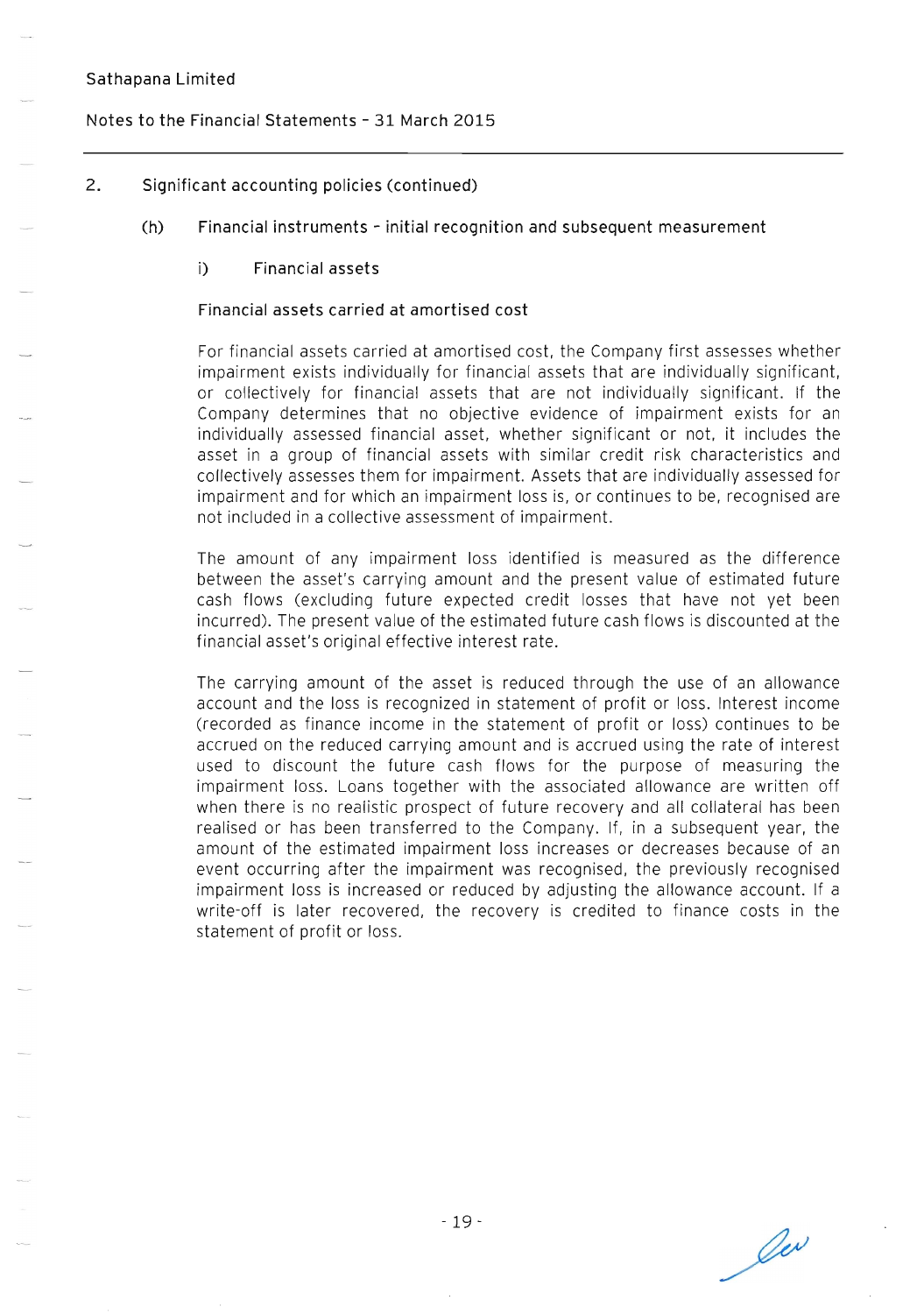### **Notes to the Financial Statements - 31 March 2015**

### **2. Significant accounting policies (continued)**

**(h) Financial instruments - initial recognition and subsequent measurement** 

#### **i) Financial assets**

#### **A vailable-for-sale (AFS) financial investments**

For AFS financial investments, the Company assesses at each reporting date whether there is objective evidence that an investment or a group of investments is impaired.

In the case of equity investments classified as AFS, objective evidence would include a significant or prolonged decline in the fair value of the investment below its cost. 'Significant' is evaluated against the original cost of the investment and 'prolonged' against the period in which the fair value has been below its original cost. When there is evidence of impairment. the cumulative loss - measured as the difference between the acquisition cost and the current fair value, less any impairment loss on that investment previously recognised in the statement of profit or loss - is removed from OCI and recognised in the statement of profit or loss. Impairment losses on equity investments are not reversed through profit or loss; increases in their fair value after impairment are recognised in OCI.

In the case of debt instruments classified as AFS, the impairment is assessed based on the same criteria as financial assets carried at amortised cost. However, the amount recorded for impairment is the cumulative loss measured as the difference between the amortised cost and the current fair value, less any impairment loss on that investment previously recognised in the statement of profit or loss.

Future interest income continues to be accrued based on the reduced carrying amount of the asset, using the rate of interest used to discount the future cash flows for the purpose of measuring the impairment loss. The interest income is recorded as part of finance income. If, in a subsequent year, the fair value of a debt instrument increases and the increase can be objectively related to an event occurring after the impairment loss was recognised in the statement of profit or loss, the impairment loss is reversed through the statement of profit or loss.

**ii) Financial liabilities** 

#### **Initial recognition and measurement**

Financial liabilities are classified, at initial recognition, as financial liabilities at fair value through profit or loss, loans and borrowings, payables, as appropriate.

All financial liabilities are recognised initially at fair value and, in the case of loans and borrowings and payables, net of directly attributable transaction costs.

The Company's financial liabilities include other payables.

 $\ell^{\nu}$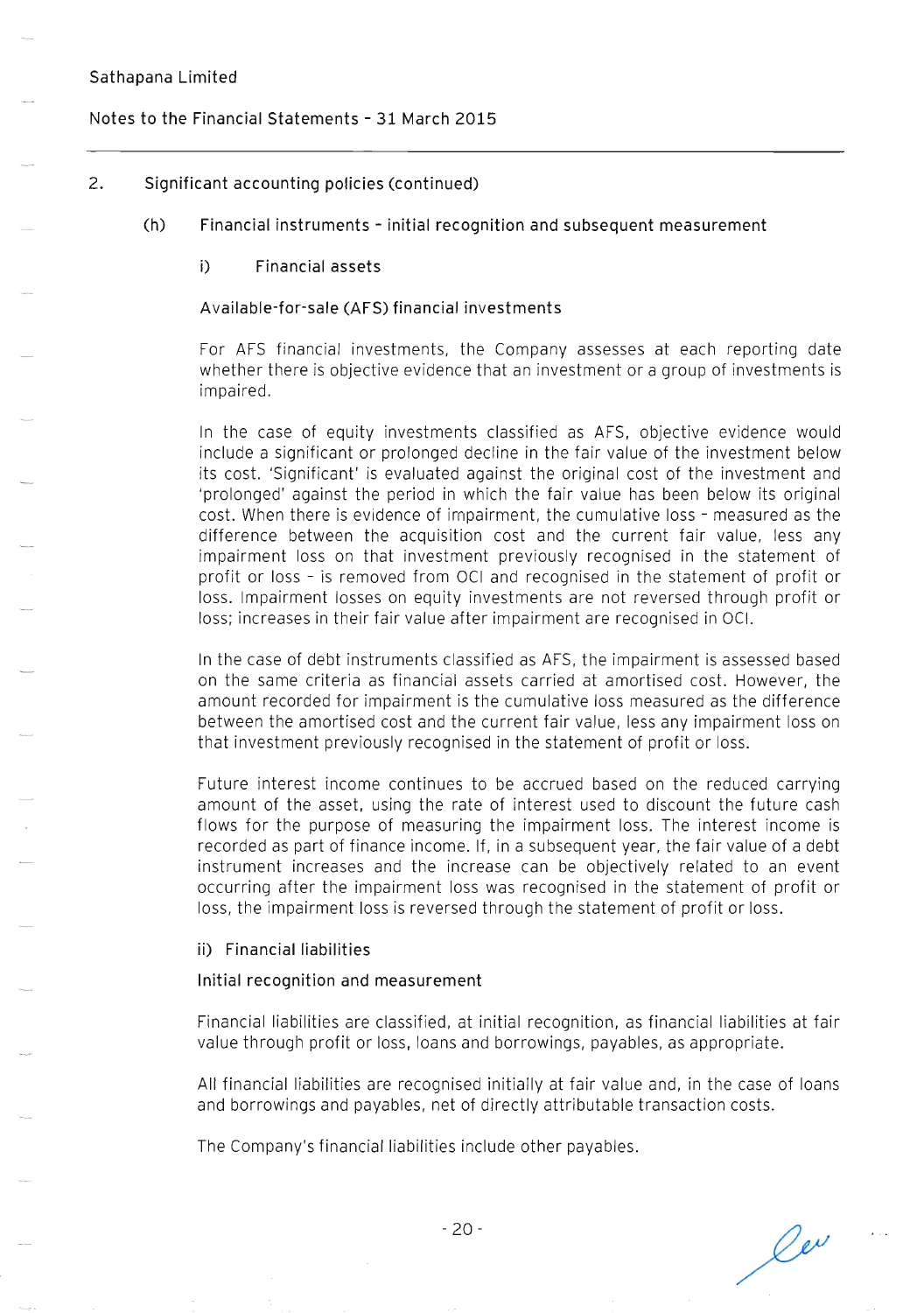### **Notes to the Financial Statements - 31 March 2015**

### **2. Significant accounting policies (continued)**

- **(h) Financial instruments - initial recognition and subsequent measurement** 
	- $i$ i) Financial liabilities

#### **Subsequent measurement**

The measurement of financial liabilities depends on their classification, as described below:

Financial liabilities at fair value through profit or loss.

Financial liabilities at fair value through profit or loss include financial liabilities held for trading and financial liabilities designated upon initial recognition as at fair value through profit or loss.

Financial liabilities are classified as held for trading if they are incurred for the purpose of repurchasing in the near term. Gains or losses on liabilities held for trading are recognised in the statement of profit or loss.

Financial liabilities designated upon initial recognition at fair value through profit or loss are designated at the initial date of recognition, and only if the criteria in MAS 39 are satisfied. The Company has not designated any financial liability as at fair value through profit or loss.

#### **Loans and borrowings**

After initial recognition, loans and borrowings, including install payment obligation for the purchase of license, is subsequently measured at amortised cost using the EIR method. Gains and losses are recognised in profit or loss when the liabilities are derecognised as well as through the EIR amortisation process.

Amortised cost is calculated by taking into account any discount or premium on acquisition and fees or costs that are an integral part of the EIR. The EIR amortisation is included as finance costs in the statement of profit or loss.

#### **Derecognition**

A financial liability is derecognised when the obligation under the liability is discharged or cancelled, or expires.

When an existing financial liability is replaced by another from the same lender on substantially different terms, or the terms of an existing liability are substantially modified, such an exchange or modification is treated as the derecognition of the original liability and the recognition of a new liability. The difference in the respective carrying amounts is recognised in the statement of profit or loss.

ler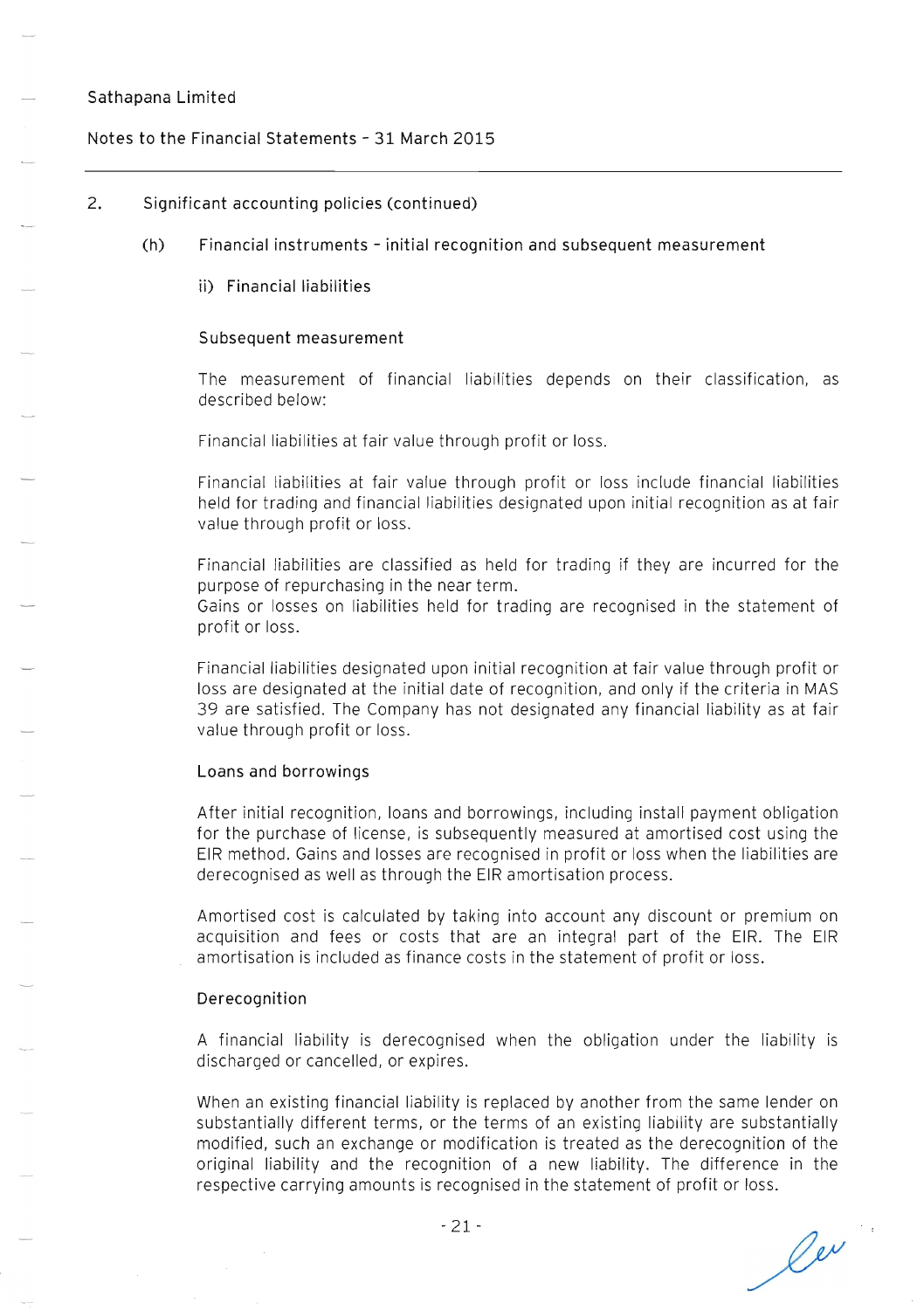### **Notes to the Financial statements - 31 March 2015**

#### **3. Significant accounting judgements, estimates and assumptions**

The preparation of the Company's financial statements requires management to make judgements, estimates and assumptions that affect the reported amounts of revenues, expenses, assets and liabilities, and the accompanying disclosures, and the disclosure of contingent liabilities. Uncertainty about these assumptions and estimates could result in outcomes that require a material adjustment to the carrying amount of assets or liabilities affected in future periods.

As the Company has not commenced its commercial operation, the Company did not have issues which require significant accounting judgment and estimates for the preparation of the financial statements for the financial period ended 31 March 2015.

#### **4. Capital management**

For the purpose of the Company's capital management, capital includes issued capital, all other equity reserves attributable to the equity holders of the Company. The primary objective of the Company's capital management is to maintain a sufficient liquidity in order to support its business and maximise the shareholder value.

The Company manages its capital structure and makes adjustments in light of changes in economic conditions and the requirements of the financial covenants, if any. To maintain or adjust the capital structure, the Company may adjust the dividend payment to shareholders, return capital to shareholders or issue new shares. All capital requirements of the Company are internally generated and not financed by any third party debts as of 31 March 2015. No dividend was paid or declared during the period ended 31 March 2015.

The Company monitors capital during the review of financial information monthly. In addition, management reviews the amount of expected payment in the board meeting

|                     | 2015        |
|---------------------|-------------|
|                     | <b>MMK</b>  |
| Current assets      | 155,551,725 |
| Current liabilities | 172,228,530 |
| Current ratio       | 90%         |

Oer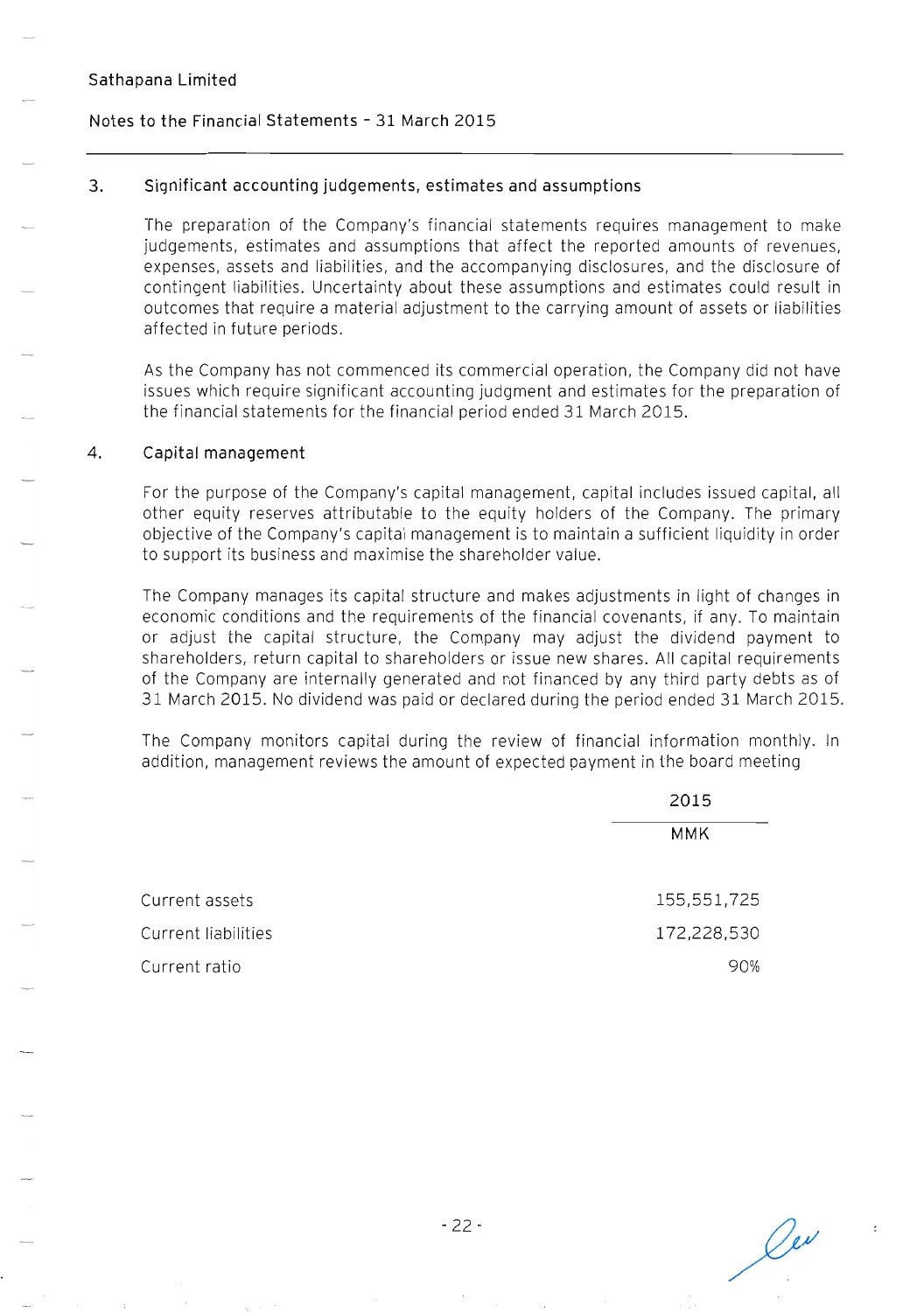# **Notes to the Financial Statements - 31 March 2015**

## **5. Cash and cash equivalents**

This account consists of:

|                          | 2015        |
|--------------------------|-------------|
|                          | MMK         |
| Cash on hand             | 20,540,000  |
| Cash in bank:<br>CB Bank |             |
| United States Dollar     | 102,802,700 |
| Myanmar Kyat             | 10,025      |
| Total                    | 123,352,725 |

### **6. Prepaid expenses**

This account represents prepayments for the rentals of office and apartments for the Company. As of 31 March 2015 the total prepaid expenses amounted to MMK 31,449,000.

| 2015                    |  |
|-------------------------|--|
| MMK                     |  |
| 26,107,500<br>3,750,000 |  |
| 1,591,500               |  |
| 31,449,000              |  |
|                         |  |

#### **7. Other receivables**

This account consists of:

|                     | 2015    |
|---------------------|---------|
|                     | MMK     |
| Refundable deposits | 750,000 |
| Total               | 750,000 |

 $\ell^{\nu}$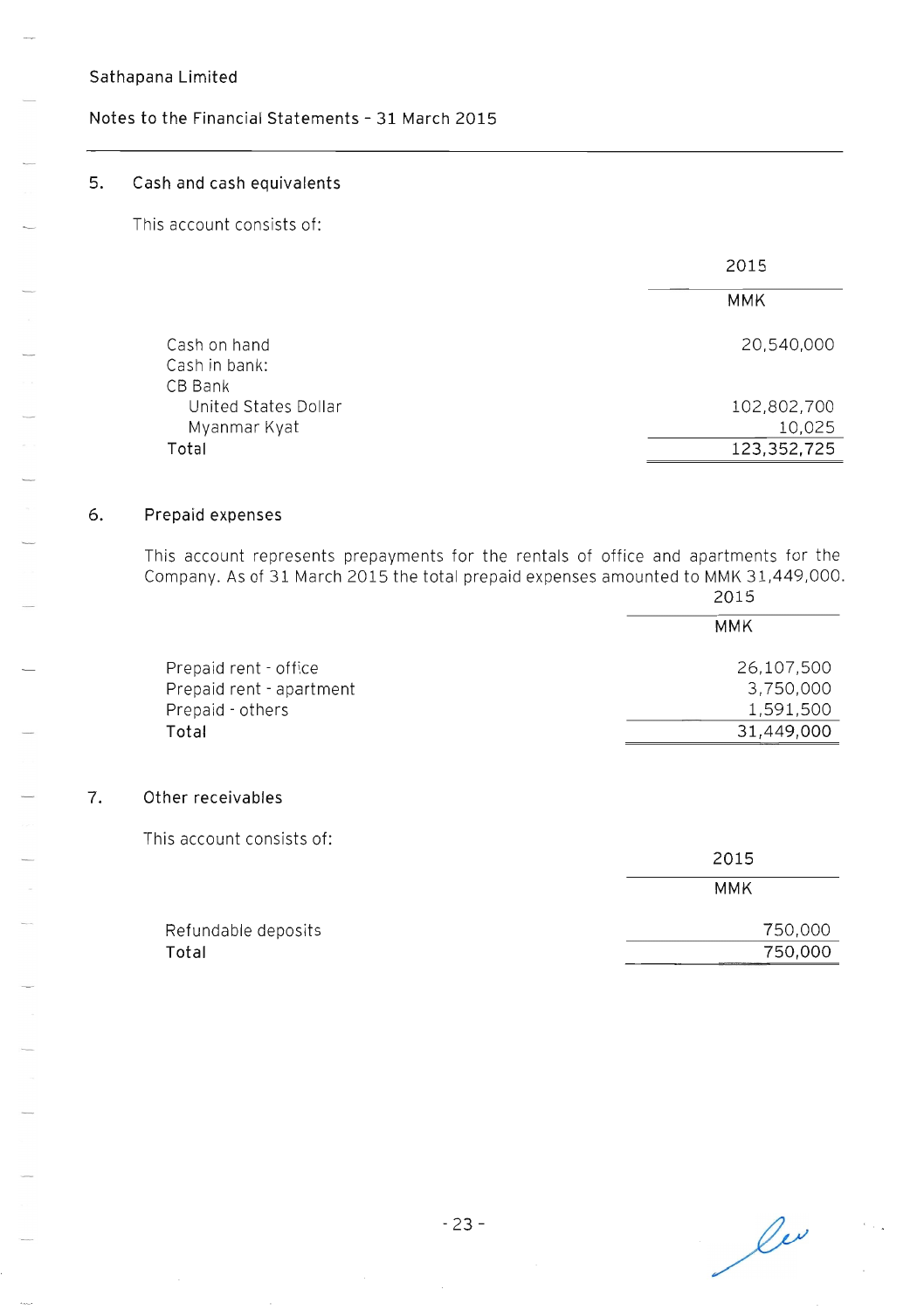**9. Other payables** 

**10.** 

**Notes to the Financial Statements - 31 March 2015** 

# **8. Property, plant and equipment**

|                                                                                 | Equipment  | Computer<br>Equipment | Total                    |
|---------------------------------------------------------------------------------|------------|-----------------------|--------------------------|
|                                                                                 | <b>MMK</b> | <b>MMK</b>            | <b>MMK</b>               |
| Cost<br>Beginning balances                                                      |            |                       |                          |
| Additions                                                                       | 620,000    | 8,416,115             | 9,036,115                |
| Disposals                                                                       |            |                       |                          |
| 31 March 2015                                                                   | 620,000    | 8,416,115             | 9,036,115                |
| Accumulated depreciation                                                        |            |                       |                          |
| Beginning balances<br>Depreciation                                              | 10,300     | 229,422               | 239,722                  |
| 31 March 2015                                                                   | 10,300     | 229,422               | 239,722                  |
| Carrying amount<br>31 March 2015                                                | 609,700    | 8,186,693             | 8,796,393                |
| Other payables                                                                  |            |                       |                          |
| This account consists of:                                                       |            |                       |                          |
|                                                                                 |            |                       | 2015                     |
|                                                                                 |            |                       | <b>MMK</b>               |
| Payable to Maruhan Myanmar Company Ltd.<br>Payable to Sathapana Ltd. (Cambodia) |            |                       | 161,097,285<br>8,774,688 |
| Total                                                                           |            |                       | 169,871,973              |
| <b>Issued capital</b>                                                           |            |                       |                          |
| Authorised shares as at 31 March 2015                                           |            |                       |                          |
|                                                                                 |            | <b>Shares</b>         |                          |
| Ordinary shares of USD 1 per share                                              |            | 15,000,000            |                          |
| Ordinary shares issued and fully paid                                           |            |                       |                          |
|                                                                                 |            | <b>Shares</b>         | <b>MMK</b>               |
| <b>Beginning balances</b>                                                       |            |                       |                          |
| Issuance of share 6 January 2015                                                |            | 25,000                | 25,625,000               |
| At 31 March 2015                                                                |            | 25,000                | 25,625,000               |

les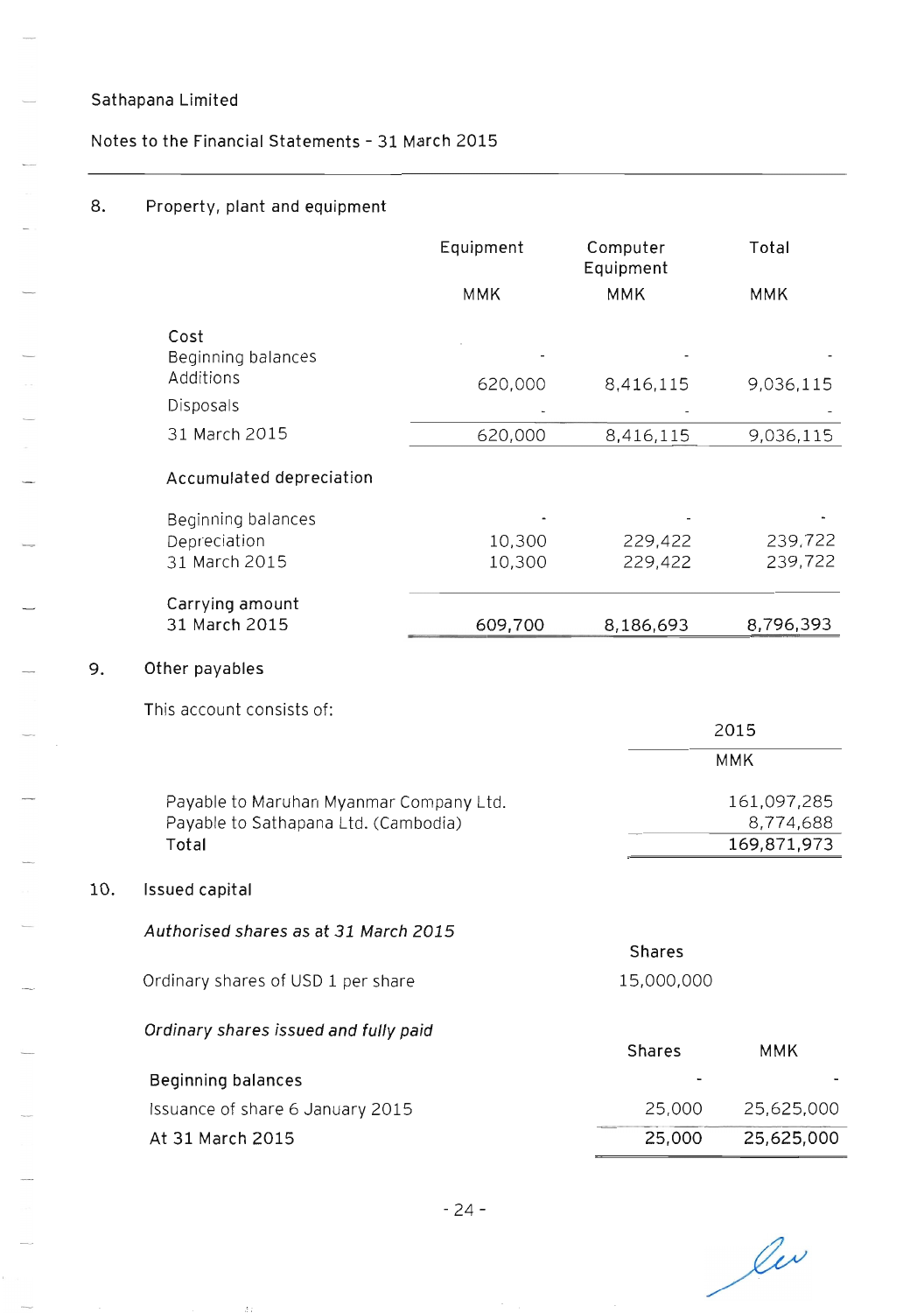# **Notes to the Financial statements - 31 March 2015**

### **11. General and administrative expenses**

This account consists of:

| 2015        |
|-------------|
| <b>MMK</b>  |
| 64,428,552  |
| 17,048,325  |
| 13,864,387  |
| 13,120,000  |
| 734,010     |
| 720,650     |
| 307,500     |
| 239,722     |
| 31,875      |
| 110,495,021 |
|             |

### **12. Commitments under operating leases**

The Company has outstanding commitments under non-cancellable operating leases for office and vehicle rental that falls due as follows:

|                                         | 2015       |  |
|-----------------------------------------|------------|--|
|                                         | <b>MMK</b> |  |
| Within one year                         | 21,993,000 |  |
| More than one year but within five year | 43,830,000 |  |
| Total                                   | 65,823,000 |  |

## **13. Financial risk management objectives and policies**

The Company's principal financial liabilities comprise other payables. The main purpose of these financial liabilities is to finance the Company's operations and to support its operations. The Company's principal financial assets include other receivables and cash and cash equivalents that derive directly from its operations.

The Company is exposed to market risk, credit risk and liquidity risk. The Company's management oversees the management of these risks.

The management reviews each of these risks, which are summarized below.

lev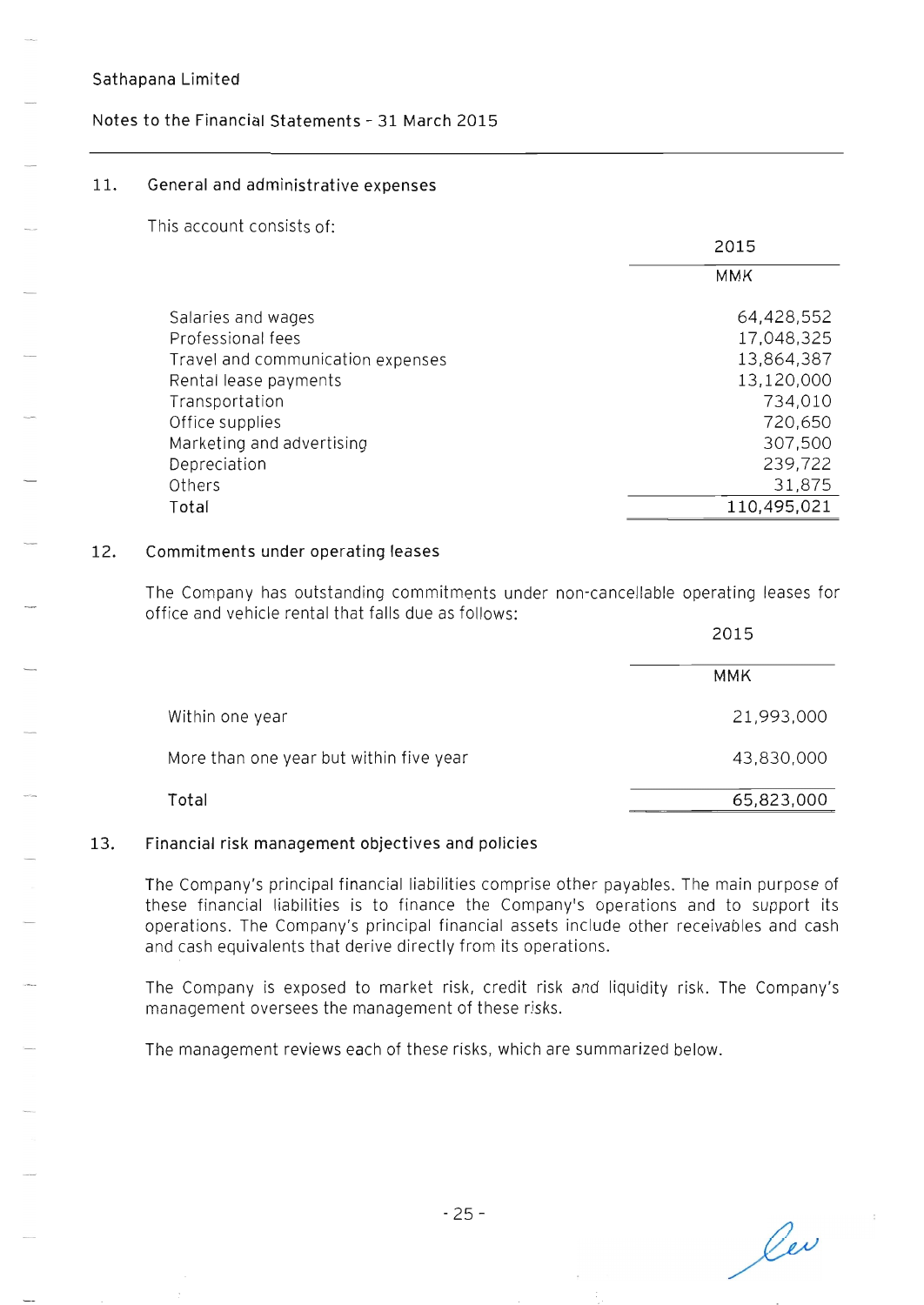## **Notes to the Financial Statements - 31 March 2015**

#### **13. Financial risk management objectives and policies (continued)**

#### **Market risk**

Market risk is the risk that the fair value of future cash flows of a financial instrument will fluctuate because of changes in market prices. Market risks generally comprise three types of risk: interest rate risk, currency risk.

#### **Interest rate risk**

Interest rate risk is the risk that the fair value or future cash flows of a financial instrument will fluctuate because of changes in market interest rates. The Company is not exposed to significant interest rate risk .

#### **Foreign currency risk**

Foreign currency risk is the risk that the fair value or future cash flows of a financial instrument will fluctuate because of changes in foreign exchange rates. The Company's exposure to the risk of changes in foreign exchange rates relates primarily to the Company's operating activities. The Company's exposure to exchange rate fluctuations is minimal.

#### **Credit risk**

Credit risk is the risk that a counterparty will not meet its obligations under a financial instrument or customer contract, leading to a financial loss. The Management believes that such risk is minimal as it is still on the start-up phase of the project.

#### **Liquidity risk**

The Company monitors its risk to a shortage of funds by reviewing the cash payment plan in the monthly board meetings. The Company's objective is to maintain a balance between continuity of funding and flexibility through working capital management. The Company is planning the issuance of shares and additional loans to cover its cash needs for the operation and investment for future expansion.

#### **14. Related party transactions**

Note 1 above provides the information about the Company's structure including the details of the parents. The following table provides the total amount of transactions that have been entered into with related parties for the period except for the equity contribution (Note 10).

| Entity with significant influence<br>over the Company: | Amounts owed to related parties* |
|--------------------------------------------------------|----------------------------------|
| Maruhan Myanmar Co., Ltd.                              | 161,097,285                      |
| Sathapana Ltd. (Cambodia)                              | 8.774.688                        |

\*The amounts are classified as other payables, see Note 9, which represents payments for expenses and purchase of fixed assets advance by such related party on behalf of the Company.

 $\ell^{\nu}$